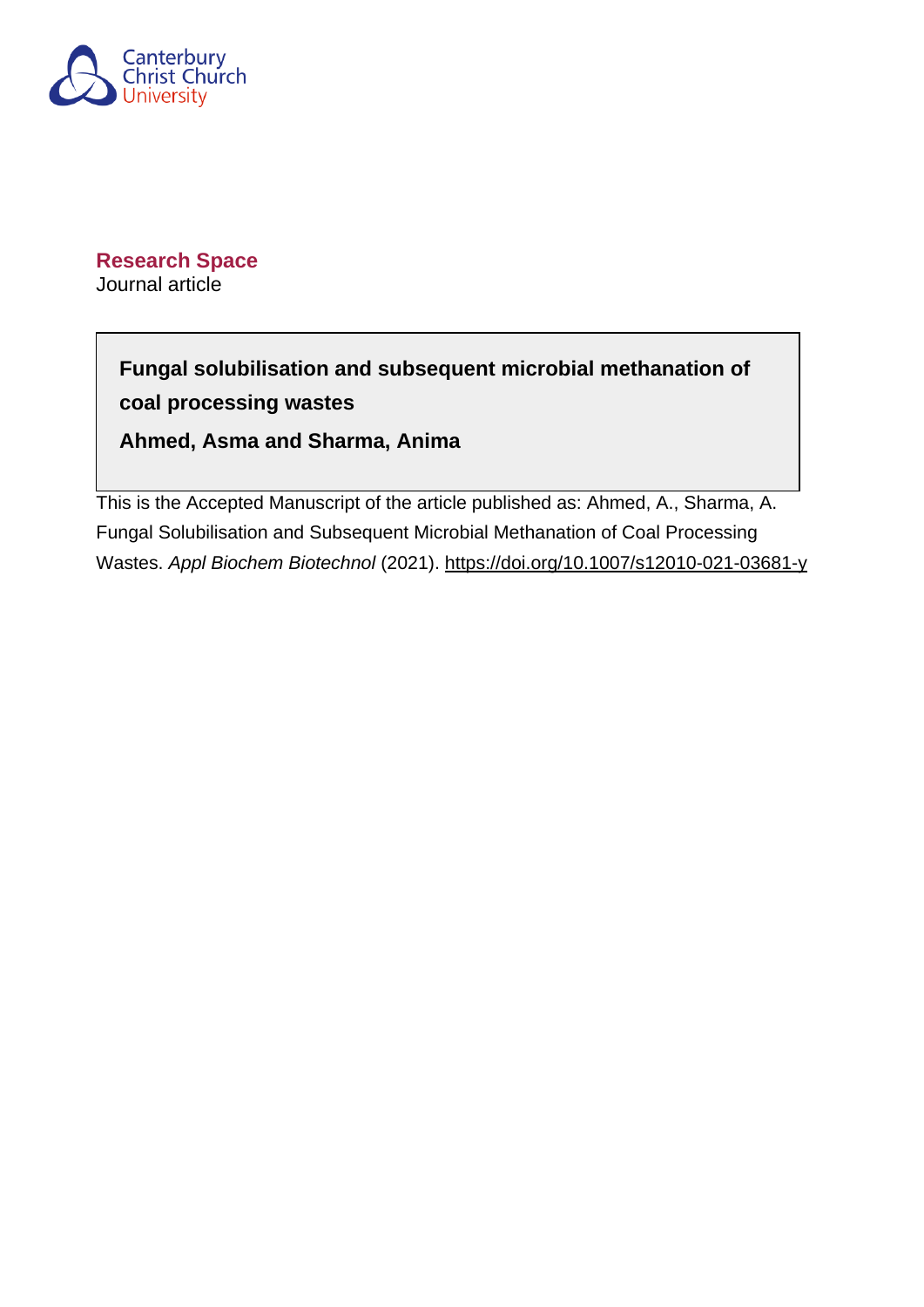| $\mathbf{1}$   | Fungal solubilisation and subsequent microbial methanation of coal   |
|----------------|----------------------------------------------------------------------|
| $\overline{2}$ | processing wastes                                                    |
| 3              | Asma Ahmed <sup>1*</sup> and Anima Sharma <sup>2</sup>               |
| 4              |                                                                      |
| 5              | <b>Author affiliations:</b>                                          |
| 6              | <sup>1</sup> School of Psychology and Life Sciences,                 |
| $\overline{7}$ | Canterbury Christ Church University, North Holmes Road               |
| 8              | Canterbury, CT1 1QU, United Kingdom,                                 |
| 9              |                                                                      |
| 10             | <sup>2</sup> Department of Chemical Engineering                      |
| 11             | Birla Institute of Technology and Science (Pilani), Hyderabad Campus |
| 12             | Hyderabad 500078, India                                              |
| 13             |                                                                      |
| 14             | *Corresponding author:                                               |
| 15             | asma.ahmed@canterbury.ac.uk                                          |
| 16             | Tel: 01227 923774                                                    |
| 17             | ORCID ID: 0000-0002-8436-6493                                        |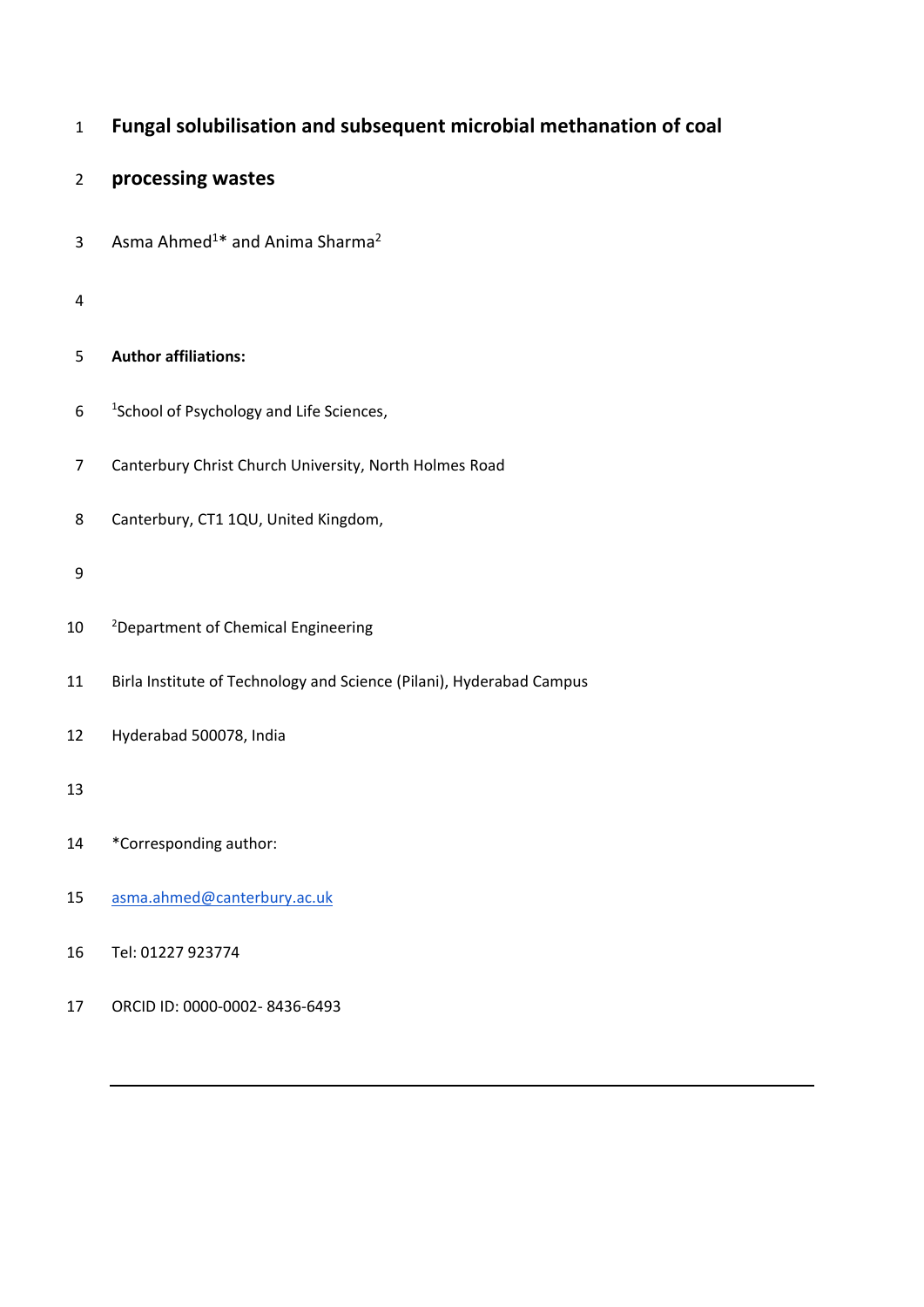**Abstract** 

 Large quantities of rejects from coal processing plants are currently disposed of as waste piles or in ponds and rivers, resulting in environmental concerns including pollution of rivers, and ground and surface water contamination. This work investigates for the first time, a two-stage microbial process for converting coal processing wastes (coal rejects) to methane, involving (1) fungal solubilisation of coal rejects and (2) microbial methanation of the solubilised products. *Phanerochaete chrysosporium*, *Trichoderma viride* and *Neurospora discreta* were screened for their ability to solubilise coal rejects. *N. discreta* was found to be the most suitable candidate based on the extent of bio-solubilisation, laccase activity, and reversed- phase high-performance liquid chromatography (RP-HPLC) analysis. Bio-methanation of fungal-solubilised coal rejects was carried out in mesophilic anaerobic reactors with no additional carbon source, using inoculum from an anaerobic food digester*.* Coal rejects solubilised by *N. discreta* produced 3 to 6-fold higher methane compared to rejects solubilised by the other two fungi. No methane was produced from untreated coal rejects, demonstrating the importance of the fungal solubilisation stage. A total of 3.7 mmol of methane was generated per gram of carbon in 15 days from *N. discreta*-solubilised coal rejects. This process offers a timely, environment-friendly, and sustainable solution for the treatment of coal rejects and the generation of value-added products such as methane and volatile fatty acids.

### **Keywords**

Coal processing waste; coal rejects; coal fungal solubilisation; coal bio-methanation;

*Neurospora discreta*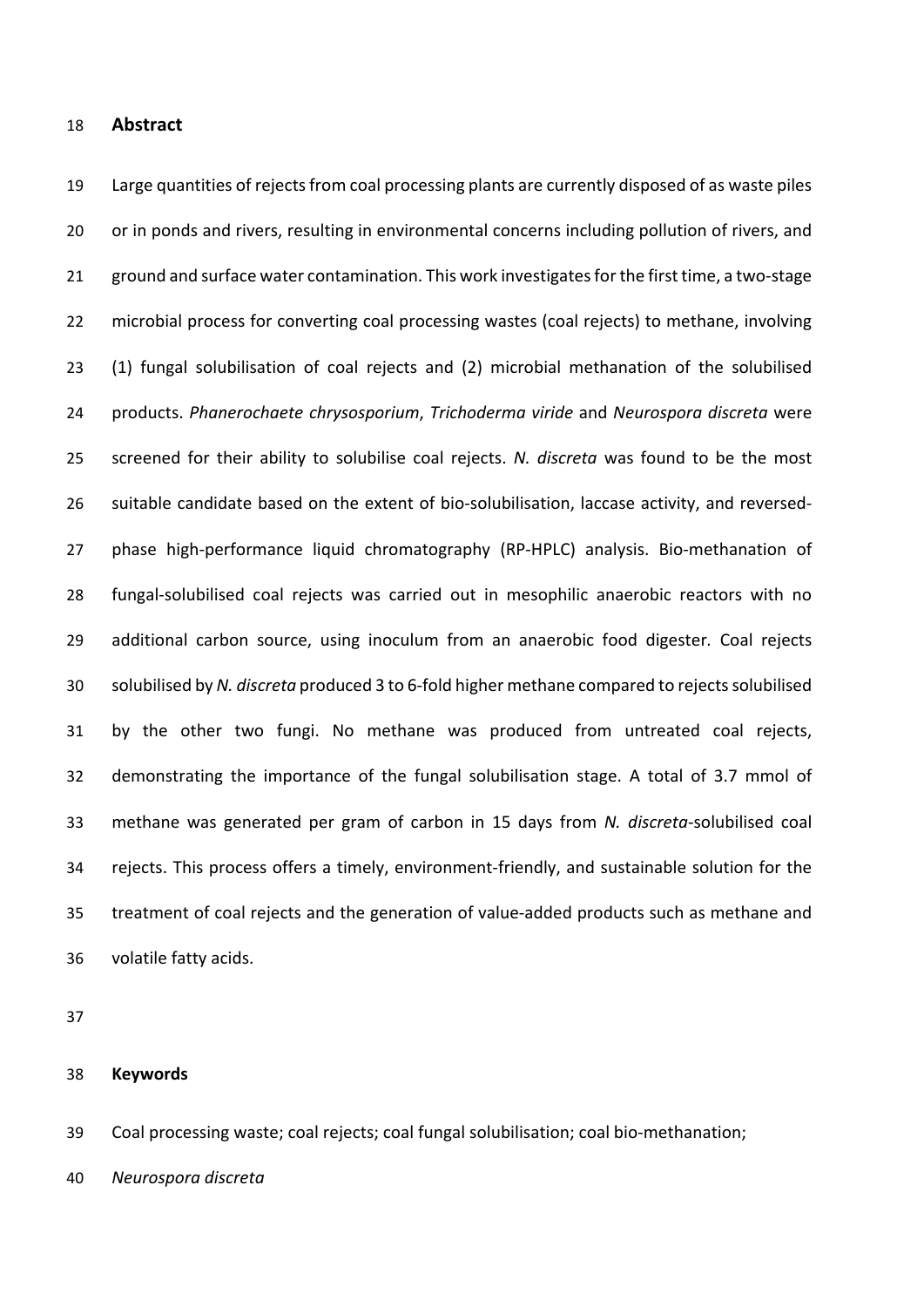#### **1. Introduction**

 Coal remains one of the most significant energy resources around the world with global consumption of nearly 8000 Mt per year [1]. Continuing to meet this demand despite steadily depleting deposits of high-rank coal has led to the mining of low-value coals such as sub- bituminous coal, lignite, and high-ash bituminous coal, which are abundant in North America, Europe and Asia-Pacific regions [2]. In recent years, there has been a steady increase in the mining and utilisation of low-rank and low quality coals in some of the largest coal-producing countries such as China, India and the USA.

 Low-rank coals have high ash and moisture content and low thermal efficiencies compared to high-rank coals such as anthracite and therefore need to be subjected to coal beneficiation or upgradation to reduce ash content before being used for power generation [3–5]. However, as the process of separating ash from coal is particularly challenging for low-rank coals, nearly 30-40% of coal is rejected in coal processing plants, resulting in millions of tonnes of coal processing waste (coal rejects) every year [4,6–8]. Depending on the beneficiation process, dry coal rejects are typically disposed of as solid waste piles while coal reject slurries are discarded in rivers (especially in India) or within embankments or ponds [9]. These disposal methods have led to serious environmental issues including pollution of rivers, ground and surface water contamination from reject area leachate, and fugitive emission of dust [6,8,10].

 Coal rejects typically contain more than 50-60% ash but also contain up to 15% carbon and other combustibles that can potentially be utilised [11]. Recent research has explored the utilisation of coal rejects in fluidised bed combustion [10] and the recovery of clean coal from washery rejects using physical and chemical methods [6,11]. However, high inputs of energy,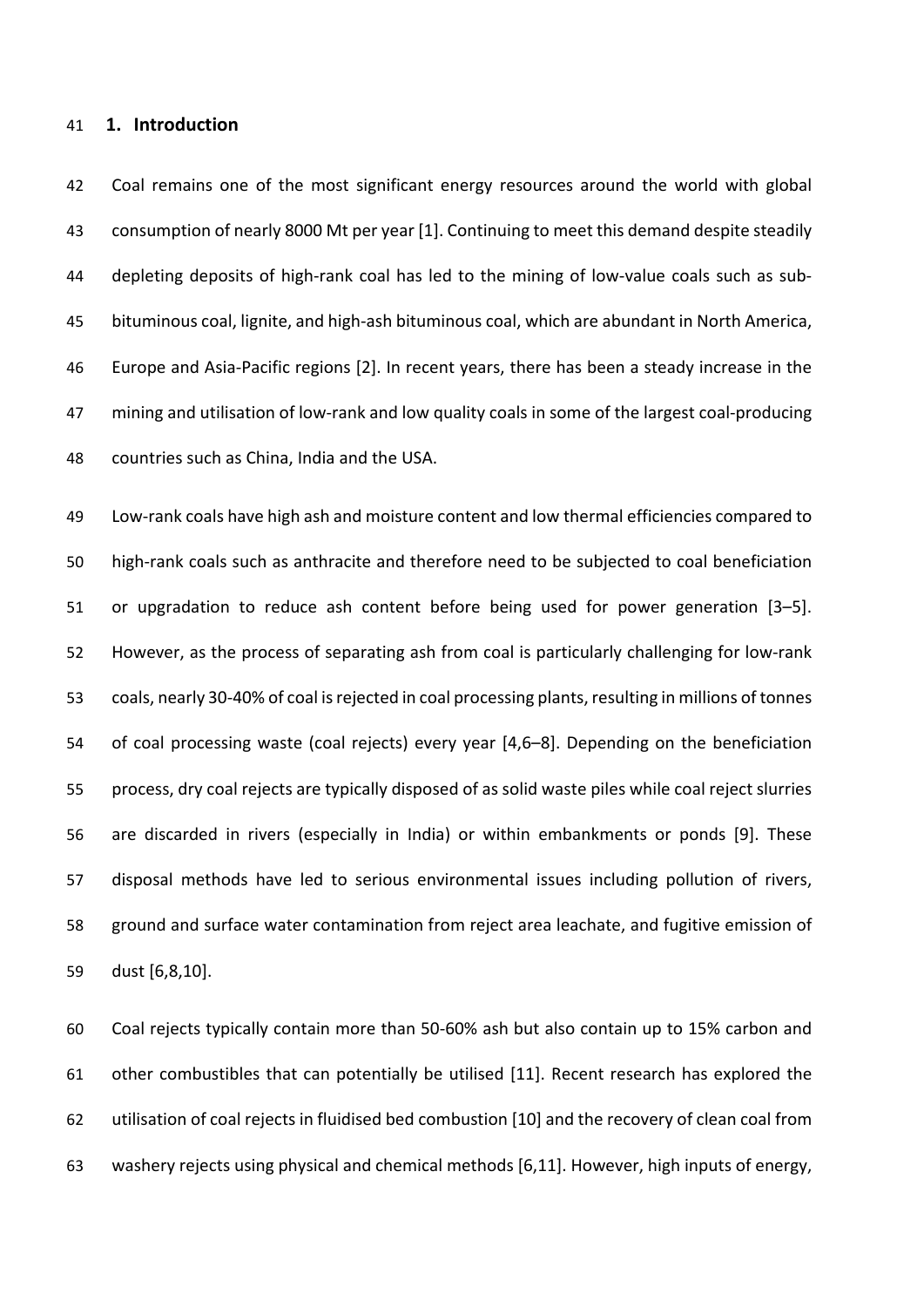the need for high-strength chemicals and low recoveries from these processes currently render these methods largely non-viable.

 Can a biological process for treating coal rejects offer a sustainable and environment-friendly solution to these challenges?

 Although studies on biodegradation of coal processing wastes are limited, filamentous fungi such as *Trichoderma viride* and *Phanerochaete chrysosporium* and certain aerobic bacteria have been shown to degrade low-rank coals such as lignite [12–18]. These microorganisms contain multiple ligninolytic and other oxidative and reductive enzymes that carry out the depolymerisation and bio-solubilisation of the coal structure, which is similar to that of lignin for low-rank coals [13]. Studies with lignite have shown the degradation of the coal matrix to lower molecular weight aromatic and aliphatic compounds that could potentially be converted to value-added products [17,19,20].

 A different set of studies has explored the microbial generation of methane from coal, arising from the recent understanding of the role of microorganisms in coalbed methane generation – originally considered to be a purely thermogenic process [21]. Microbial methane production from sub-bituminous coal and lignite has been demonstrated at lab-scale, although this is a relatively slow process taking more than 60-70 days and even up a few hundred days in some cases[22–24].

 These bio-solubilisation and bio-methanation studies independently demonstrate that low- rank coal can be microbially converted to either liquid products or methane, although the significantly long process durations remain a challenge in the case of methane production. A gap exists in evaluating a combined approach of bio-solubilisation and bio-methanation, to improve the digestibility of the coal matrix for methane production. Furthermore, till date no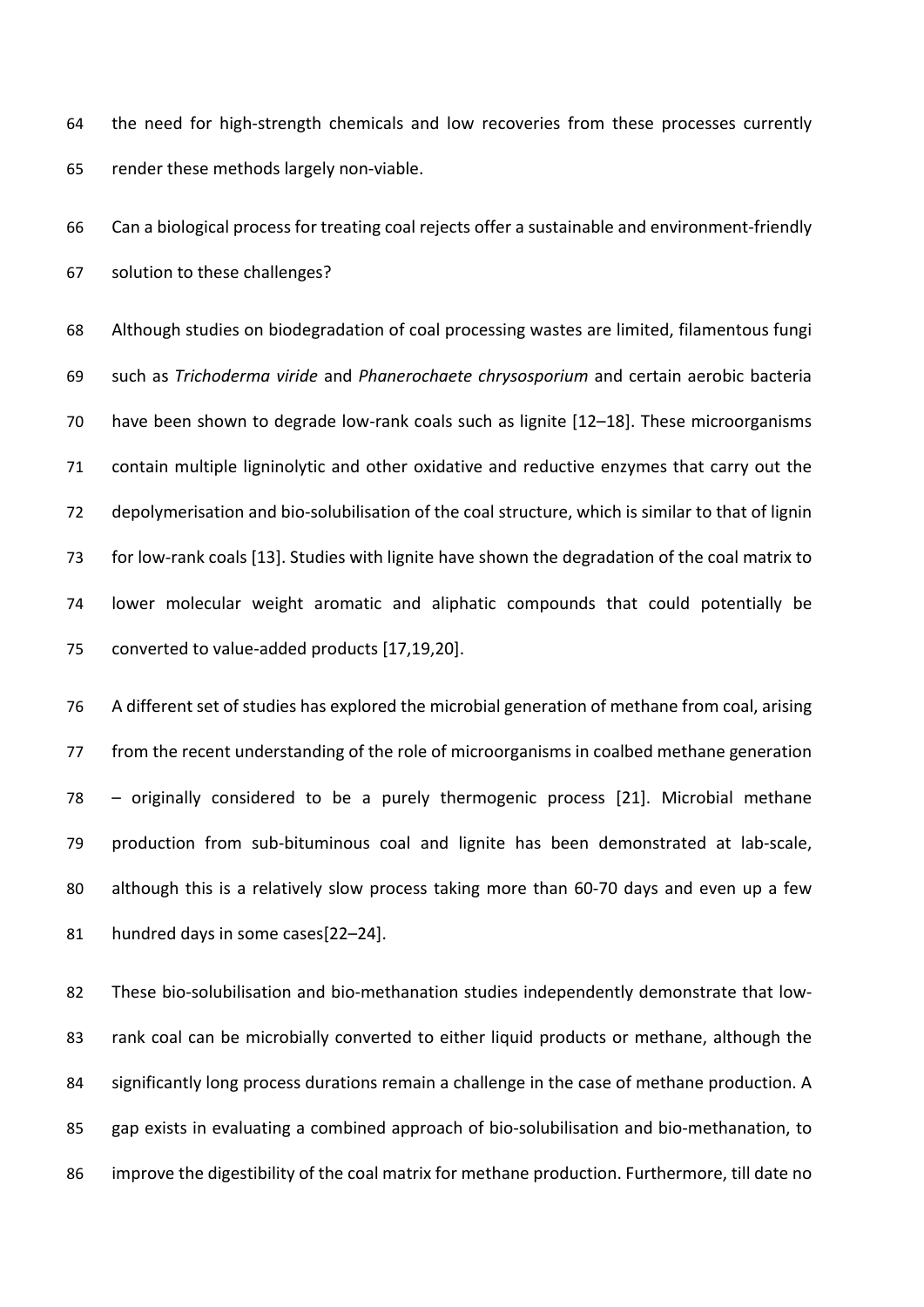similar studies have been reported on coal rejects. It is useful to note the differences between coal rejects and low-rank coal as potential substrates for microorganisms. Coal rejects have significantly higher ash content and lower carbon content compared to low-rank coal. Lignite for instance, contains about 60-70% carbon [21] while coal rejects contain less than 20% carbon. The structure of coal rejects is also likely to be less recalcitrant than that of coal, making it easier to degrade. This, coupled with the fact that coal rejects are currently a wasted resource, makes coal rejects a promising substrate for microbial methane production.

 The present work is based on the hypothesis that coal rejects can be converted to methane using a two-stage biological process: (1) fungal solubilisation of coal rejects to produce simpler, water-soluble degradation products and (2) bio-methanation of the solubilised products using anaerobic microorganisms. Considering the environmental hazards posed by inappropriate disposal of these rejects, and the large quantities in which they are produced, this process offers a timely, sustainable, and environment-friendly solution for the treatment of coal rejects, as well as the extraction of a valuable fuel in the form of methane.

# **2. Materials and Methods**

## **2.1 Coal Rejects**

 Samples of coal-washery rejects were kindly supplied by Ardee Hi-Tech Pvt Ltd, Visakhapatnam, India. The particle size and minimum ash content of the coal rejects were 0.2 mm and 75% respectively. The coal rejects were sourced from Talcher coal mines, India, which contain sub-bituminous coal with high ash content.

# **2.2 Fungal solubilisation of coal rejects**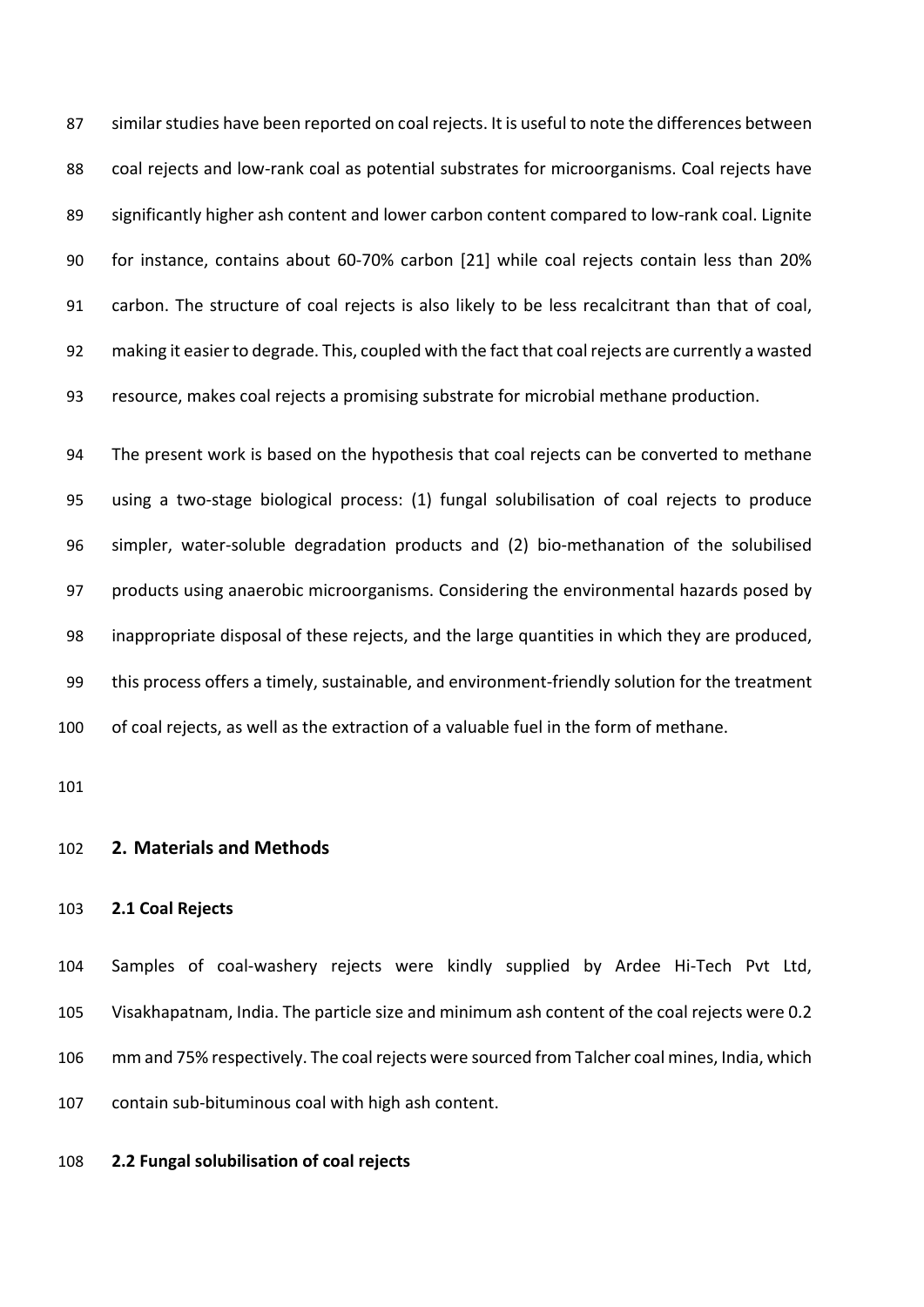Three fungal species were screened for their ability to solubilise the coal rejects. *Phanerochaete chrysosporium* (NCIM 1197) and *Trichoderma viride* (NCIM 1060) were obtained from National Collection of Industrial Microorganisms, Pune, India. These two fungi were selected for their reported ability to degrade low-rank coal [13,15,18]. The third fungus, *Neurospora discreta* was previously isolated from a Subabul wood tree and was selected for its ability to produce ligninolytic enzymes and degrade lignin [25,26]. All fungi were sub-115 cultured on potato dextrose agar (PDA) plates and at  $2-8^{\circ}C$  until further use.

 Fungal solubilisation of coal rejects was carried out as submerged fermentation in 250 mL Erlenmeyer flasks containing 100 mL Vogel's minimal medium [27] with 1 g sucrose and 1 g coal rejects. After sterilisation and cooling, 0.1% biotin solution was added to each flask, and the flasks were inoculated in triplicate with a spore suspension of each fungal species. To prepare the spore suspension, cells were scraped from the agar plates and filtered through a muslin cloth and the spore suspension obtained was added to each flask to get a final concentration of 0.2 million spores per mL. All flasks were then incubated in a shaker 123 incubator at 30°C and 100 rpm for 14 days. Un-inoculated coal rejects in Vogel's medium were set up as controls.

## **2.3 Analysis of solubilised products, enzyme activity, protein content and dry weight**

 Liquid samples were taken from each flask at regular intervals, centrifuged to remove solids, and analysed using RP-HPLC on a C-18 column, using a mixture of acetic acid and acetonitrile as the mobile phase using the method described elsewhere [25]. Alkali lignin (low sulphonate Kraft lignin, Sigma Aldrich) was used as a reference standard. Controls (coal rejects without fungal treatment) and media blanks were also run using the same method.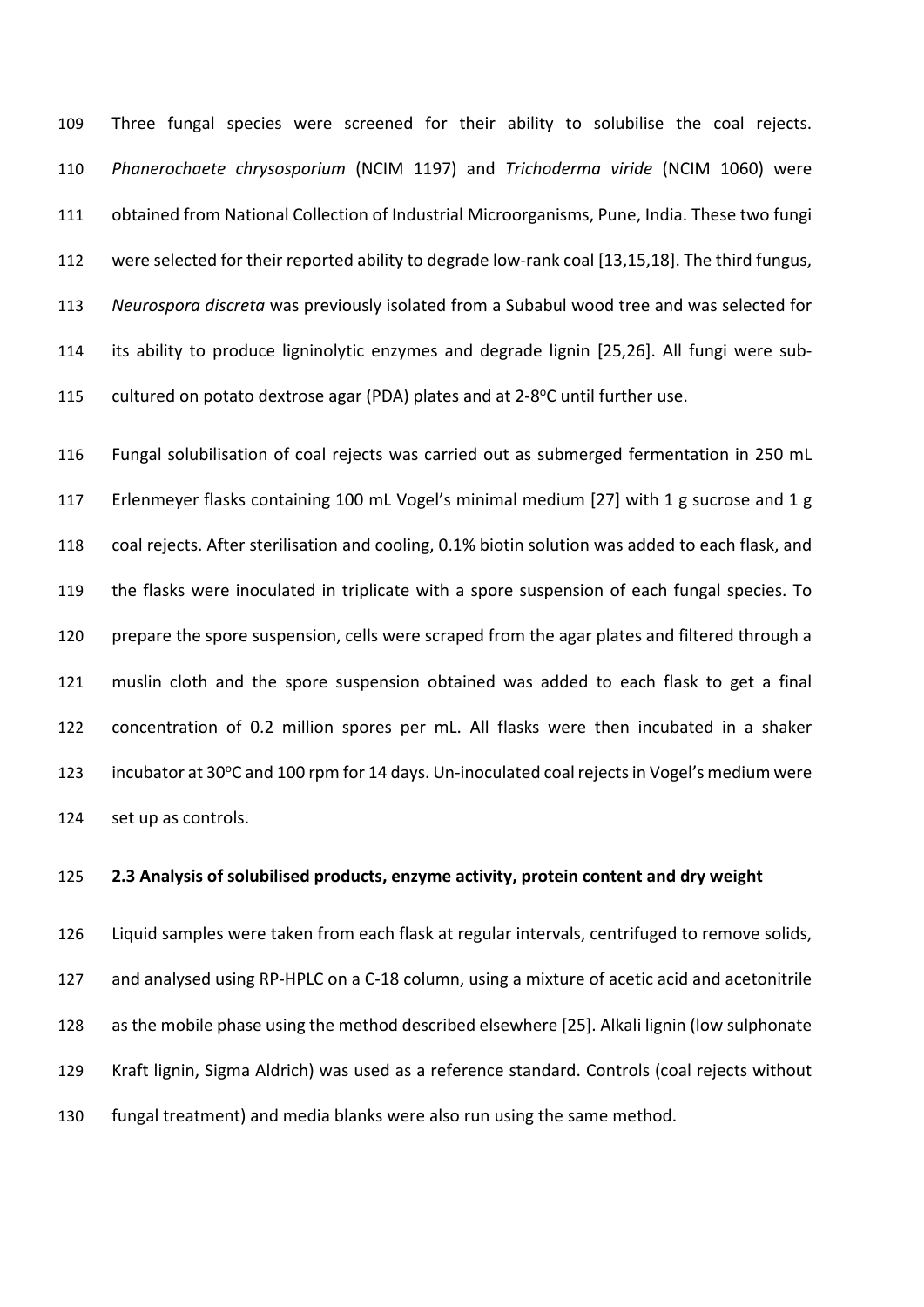Liquid supernatant obtained after centrifugation of samples from each flask was analysed for laccase activity based on oxidation kinetics of ABTS. Absorbance of the blue-green radical formed by the enzymatic oxidation of ABTS was measured at 420 nm and enzyme activity was 134 calculated as the amount of enzyme forming 1  $\mu$ M.min<sup>-1</sup> of product, using an extinction 135 coefficient ( $\epsilon_{420}$ ) of 36000 L.mol.cm<sup>-1</sup> [26].

 Protein content in the solid fraction was used as an indirect measure of cell growth. For this, a known mass of the solid fraction was subjected to protein extraction by incubating with Radio-Immunoprecipitation Assay (RIPA) lysis buffer containing 1mM phenyl methyl sulphonyl fluoride (PMSF) (both from Sigma Aldrich) for one hour at room temperature with manual glass bead vortexing every 15 minutes. 10 ml of buffer was used per gram of solid. The lysate was then centrifuged at 2500 x g for 5 minutes and the protein content in the supernatant was estimated using the Folin-Lowry method [28].

143 Dry weight of the residual coal was obtained after drying the solid fraction at 103.5 $\degree$ C in an oven until constant weight was achieved.

### **2.4 Bio-methanation of fungal-solubilised coal rejects**

#### *2.4.1 Batch reactor set-up*

147 A schematic representing the fungal solubilisation and bio-methanation experiments is shown in figure 1. Batch bio-methanation studies were carried out in 250 mL serum bottles using the fungal-solubilised coal samples. In the figure and description below, the letters N, P, T denote coal rejects subjected to bio-solubilisation by *N. discreta, P. chrysosporium, T. viride* respectively and C denotes the control (coal rejects without fungal treatment). Each reactor contained 40% by volume of the bio-solubilised coal and 45% modified Barker's medium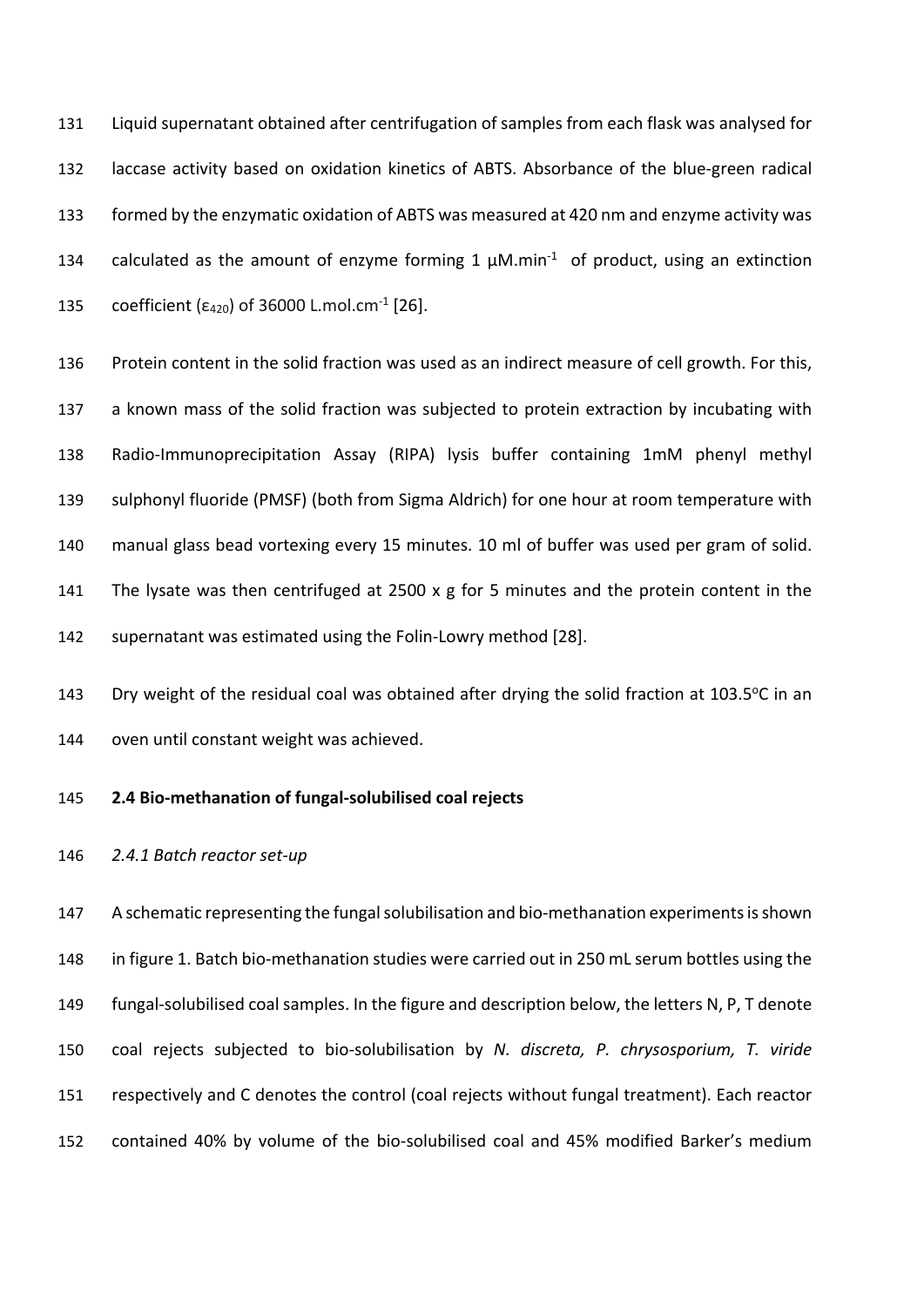153 [29,30]. The medium contained 20 g.L<sup>-1</sup> CaCO<sub>3</sub>, 1.0 g.L<sup>-1</sup> NH<sub>4</sub>Cl, 0.1 g.L<sup>-1</sup> MgCl<sub>2</sub>.6H<sub>2</sub>O and 0.4 154 g.L<sup>-1</sup> K<sub>2</sub>HPO<sub>4</sub>.3H<sub>2</sub>O but with no additional carbon source. All reactors were purged with nitrogen for 5-7 minutes with a long needle while simultaneously boiling the medium to remove oxygen and then sealed with rubber septa and aluminum crimp seals to maintain an 157 anaerobic environment. After autoclaving and cooling, sterile 0.5mM Na<sub>2</sub>S was added. Each reactor wasthen inoculated with 15% inoculum from a mesophilic anaerobic digester for food waste, kindly supplied by BITS Pilani, Goa campus. Water was added to the control in place of 160 the inoculum. All reactors were incubated at 37°C. Methane concentration in the headspace and volatile fatty acids (VFA) in the liquid samples were analysed as described below.

# *2.4.2 Determination of volumetric methane production*

 To determine the volume of methane produced in coal rejects solubilised by *N. discreta* (N-1, Fig. 1), the reactor was sealed using a rubber stopper with a tube to allow the headspace gas to exit (instead of the crimp). The gas passed through a solution of 0.1 M calcium hydroxide 166 solution to strip  $CO<sub>2</sub>$  and into an inverted measuring cylinder filled with water in a water trough. The volume of methane-enriched gas was determined by the volume of water displaced in the measuring cylinder.

#### *2.4.3 Effect of media addition*

 In a separate study (N-2, Fig. 1), once the methane gas production slowed down in the batch reactors, 45% degassed Barker's medium was added to 55% of the broth from the batch reactor (N) under anaerobic conditions. As before, no additional carbon source was added. Liquid samples were withdrawn anaerobically for VFA analysis, and the headspace gas was analysed for methane as described below.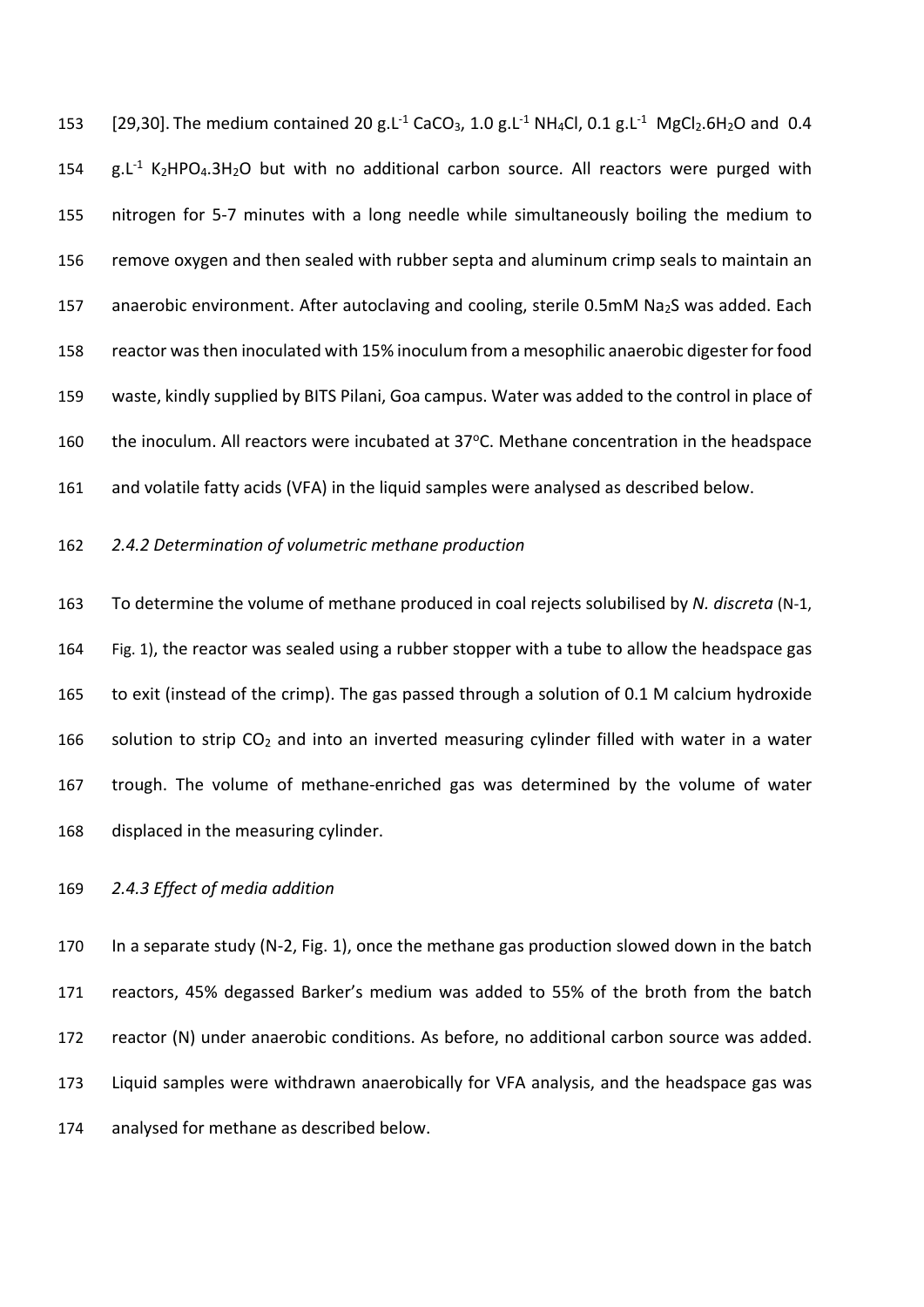#### *2.4.4 Determination of methane gas concentration and VFA*

Methane gas in the headspace was measured using a portable biogas analyser (BIOGAS 5000,

Geotech, India), connected to a needle to pierce the rubber septa.

178 Liquid samples from the anaerobic reactors were centrifuged at 10,000 x g for 10 minutes and the supernatant was put through a 3-point titration for pH 5.0, 4.3, and 4.0. Total VFA was calculated according to the following formula [31,32]:

181 *Total VFA* (*mg*. 
$$
L^{-1}
$$
) =  $\left[131,340 * (V_{pH4.0} - V_{pH5.0}) * \frac{N_{H2504}}{V_s}\right] - \left[3.08 * V_{pH4.3} * \frac{N_{H2504}}{V_s} * 1000\right] - 10.9$ 

183 In the above formula,  $V_{pH4.0}$ ,  $V_{pH4.3}$ , and  $V_{pH5.0}$  are the volumes (in mL) of acid added until pH 184 of 4.0, 4.3, and 5.0 are achieved, respectively.  $V_s$  is the volume of the titration sample in mL 185 and  $N_{H2SO4}$  is the normality of sulphuric acid.

# **3. Results and Discussion**

#### **3.1 Screening of fungal species for bio-solubilisation**

*3.1.1 Extent of bio-solubilisation and laccase activity*

 The protein content in the solid biomass was similar for all three fungal species, indicating similar cell growth (Fig. 2). However, the mass of residual coal rejects varied based on the fungus indicating a difference in the extent to which the solid coal was solubilised in each case. At the end of 14 days, *N. discreta* resulted in a 55% reduction in the mass of coal rejects, which was the highest amongst the three species. *T. viride* resulted in the least reduction of approximately 25%.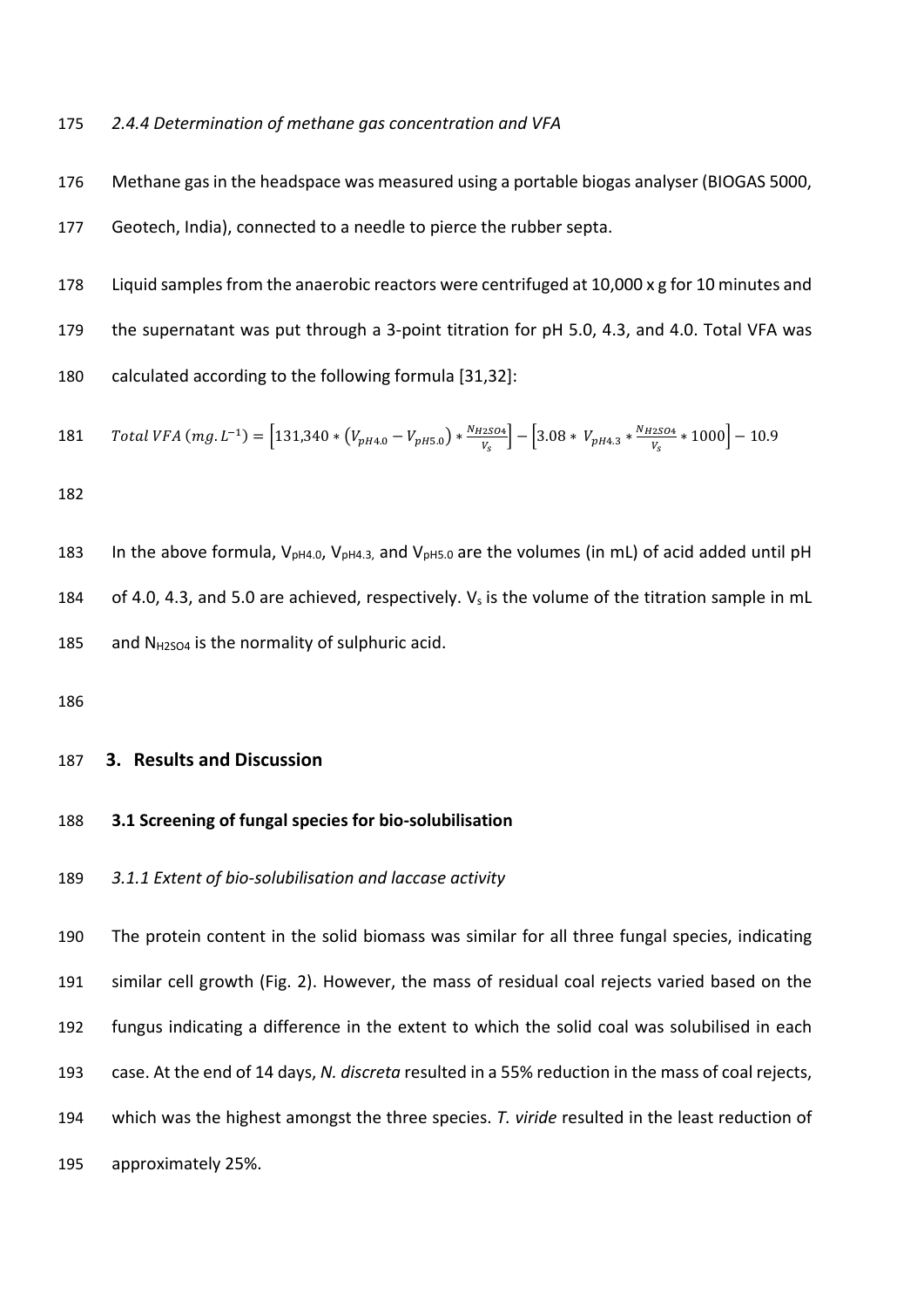This trend is further confirmed by the activity of laccase, which was the highest in the case of *N. discreta* followed by *P. chrysosporium* which showed significantly lower activity (Fig. 2). Laccases are one of the primary groups of enzymes responsible for de-polymerisation and bio-solubilisation of coal, owing to their low specificity and ability to break down both phenolic and non-phenolic structures [19,33]. Extracellular laccases have been reported in all 201 three fungi tested [26,34,35], however, some studies have indicated intracellular, membrane- associated laccases in *T. viride* [36]. This could be one of the factors contributing to the absence of laccase activity in the *T. viride* samples. It is also likely that other ligninolytic enzymes were responsible for fungal solubilisation. However, the positive correlation between laccase activity and extent of fungal solubilisation in each case indicates the laccase played a significant role in the solubilisation of coal rejects.

## *3.1.2 Analysis of bio-solubilisation products*

 Bio-solubilisation of coal has been shown to occur via the breakdown of the hydrophobic coal matrix into simpler, water-soluble ("liquified") products [37,38]. In the present study, fungal bio-solubilisation of coal rejects resulted in the production of polar degradation products as confirmed by RP-HPLC chromatograms of the liquid samples (Fig. 3). Owing to the structural similarities between lignite and lignin [13], it can be expected that solubilisation of coal would result in products similar to soluble lignin. Therefore, water-soluble alkali lignin was used as the reference standard.

 Each fungal species used for bio-solubilisation produced a different profile of degradation products. As bio-solubilisation progressed from day 7 to 14, coal rejects treated with *N. discreta* and *P. chrysosporium* showed a decrease in product heterogeneity (number of peaks) and a slight increase in polarity (based on retention time) (Fig 3a, b, d, e). Treatment with *T.*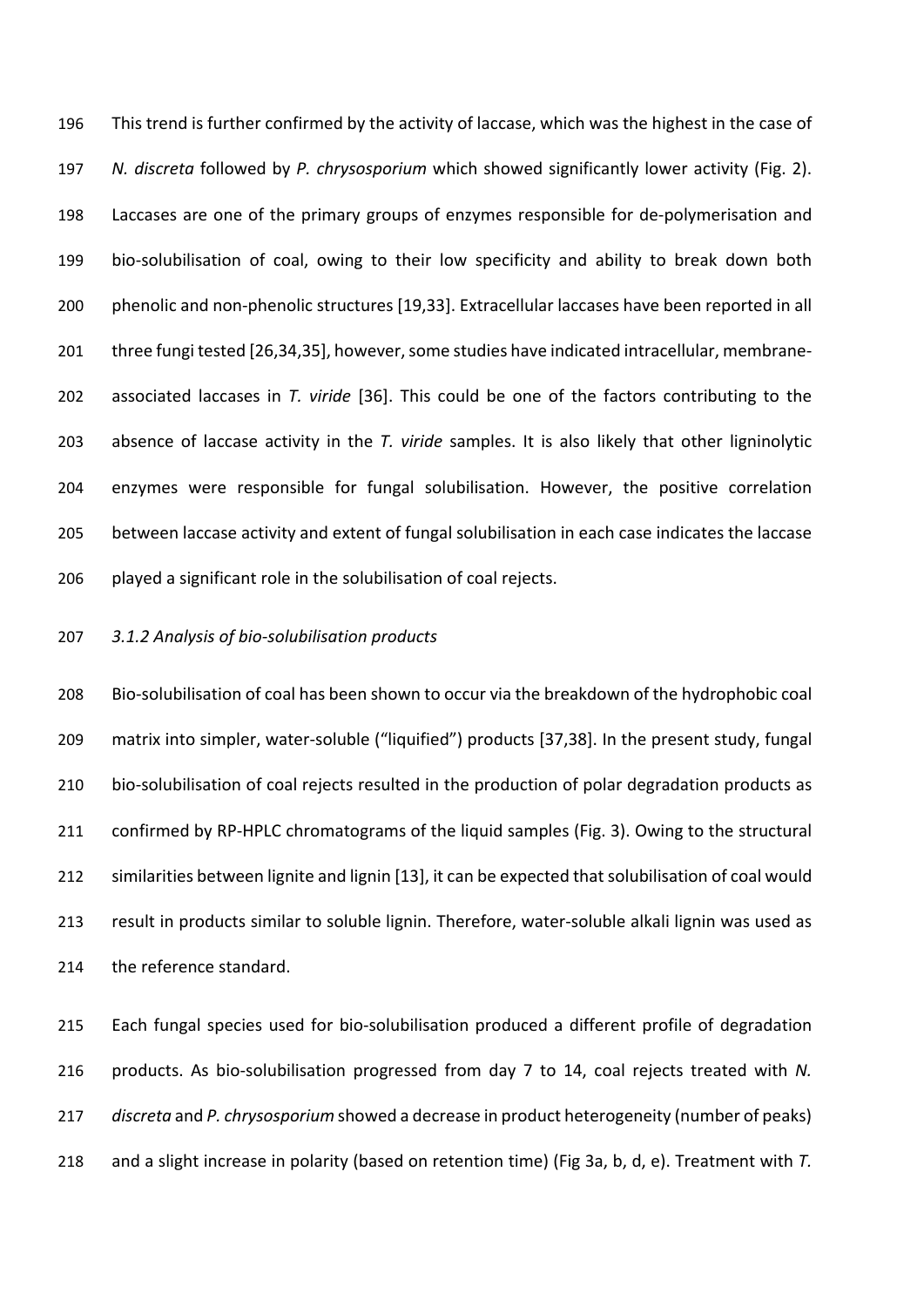*viride* resulted in no significant peaks on day 7 (Fig. 3c), indicating a slower degradation compared to the other two cases.

 On day 14, coal rejects treated with *N. discreta* produced a single larger peak at a retention time (RT) close to 2.6 minutes (Fig. 3d), indicating the presence of a highly polar product similar to the soluble lignin standard (Fig. 3g). Solubilisation by *P. chrysosporium* and *T. viride*  resulted in multiple smaller peaks (Fig. 3e, f). The coal control (without fungal treatment) sample consistently had a few small peaks, all below an intensity of 5 mAU.

 A comparison of the areas under the curve (AUC) corroborates the observation from dry weights and enzyme activities that *N. discreta* resulted in the highest extent of bio- solubilisation, and *T. viride* the lowest (Fig. 4). In all cases the total AUC increased from day 7 to day 14 indicating the progress of bio-solubilisation with time.

#### **3.2 Production of methane and VFA**

 In the batch bio-methanation studies, methane production from coal rejects treated with *N. discreta* (reactor N, Fig.1) increased steadily till day 15, after which the rate of increase slowed down (Fig. 5). By day 23, the reactor headspace contained 60% methane which was six-fold higher than in reactor T and three-fold higher than in reactor P. Coal rejects without fungal treatment did not produce any methane in the period tested. This can be compared to studies reported with low-rank coal wherein methane production did not commence until after approximately 60 days [22–24].

 Figure 5 in conjunction with figure 4, highlights the importance of the first stage in methane 239 production and shows a positive effect of the extent of fungal solubilisation of coal rejects on methane production. This can be explained by the fact that the products of bio-solubilisation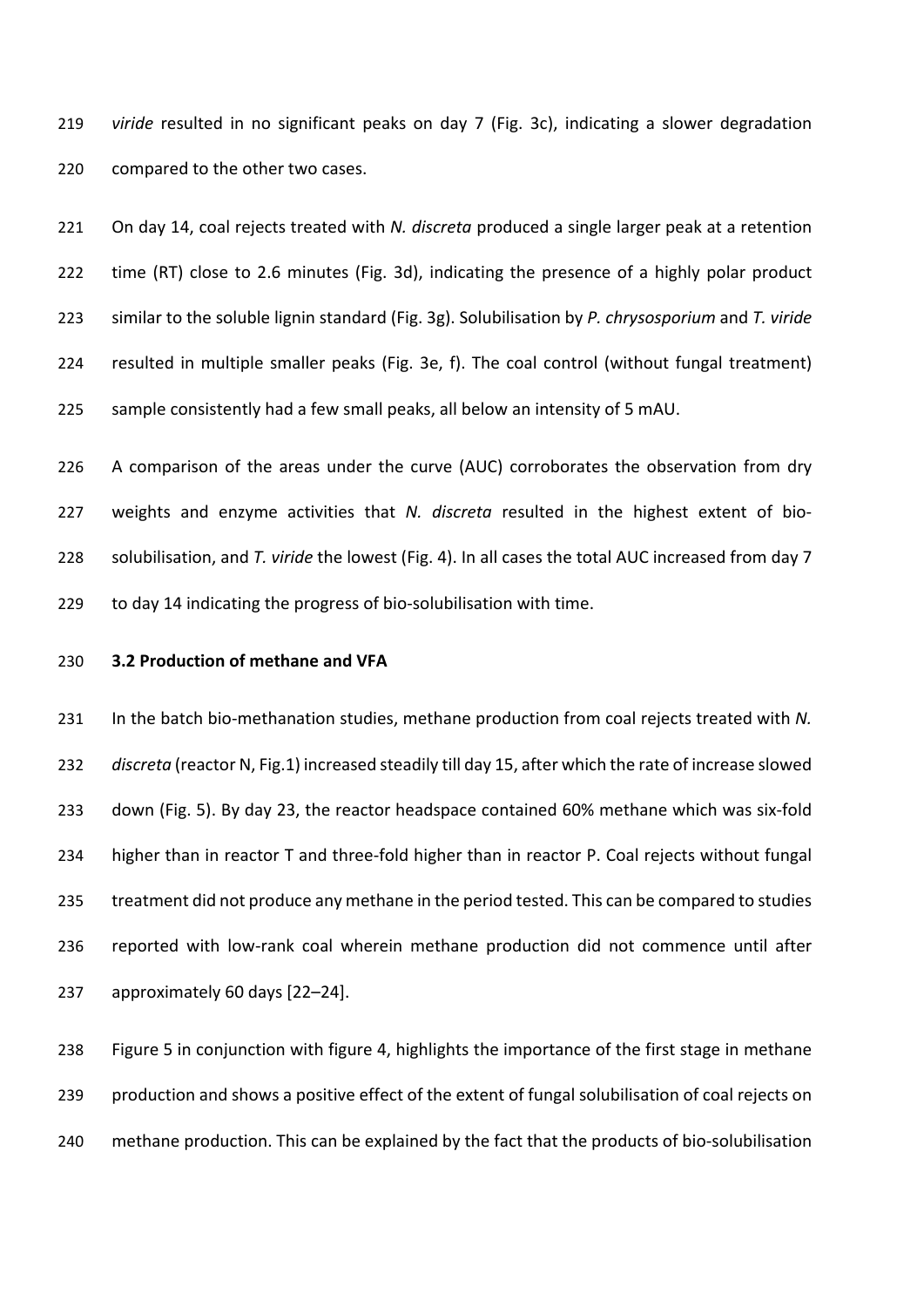are simpler structures that are easier to utilise by methanogens. Moreover, the polar nature of these products (as seen from the RP-HPLC chromatograms) significantly improves accessibility to the microorganisms compared to the highly hydrophobic coal particles.

 VFA at harvest showed the opposite trend to methane production with 3-fold higher VFA production seen in coal rejects treated with *T. viride* compared to *N. discreta* as seen (Fig 4A). VFAs are intermediate products in the methanogenic pathway, arising from the hydrolysis of the substrate and serving as precursors to methane formation. Therefore, a high concentration of methane, as in the case of *N. discreta,* and a relatively low residual VFA content in the reactor indicates the conversion of VFA to methane. Solubilisation by *P. chrysosporium* resulted in lower methane but higher VFA compared to *N. discreta*.

 Interestingly, the high VFA concentration in *T. viride-* treated samples indicates that the anaerobic consortium was able to metabolise the degraded and solubilised coal products to some extent, although this did not translate to methane production in the given time scale. Longer periods of solubilisation and bio-methanation could increase methane production in these cases.

 As discussed previously, the methane production in *N. discreta* slowed down between days 15 and 23, increasing by only 2%. However, addition of fresh Barker's medium to the *N. discreta*-treated sample in the second stage (reactor N-2, Fig. 1) resumed methane production, which built up to over 35% in 10 days. This indicates that the slowdown in methane production in the first stage was not due to depletion of the carbon source (coal rejects) but due to depletion of other nutrients or a build-up of inhibitory by-products. It is to be noted that there was no residual methane on day 0 in the headspace as the substate, culture and fresh medium were transferred to a new reactor. However, residual VFA from the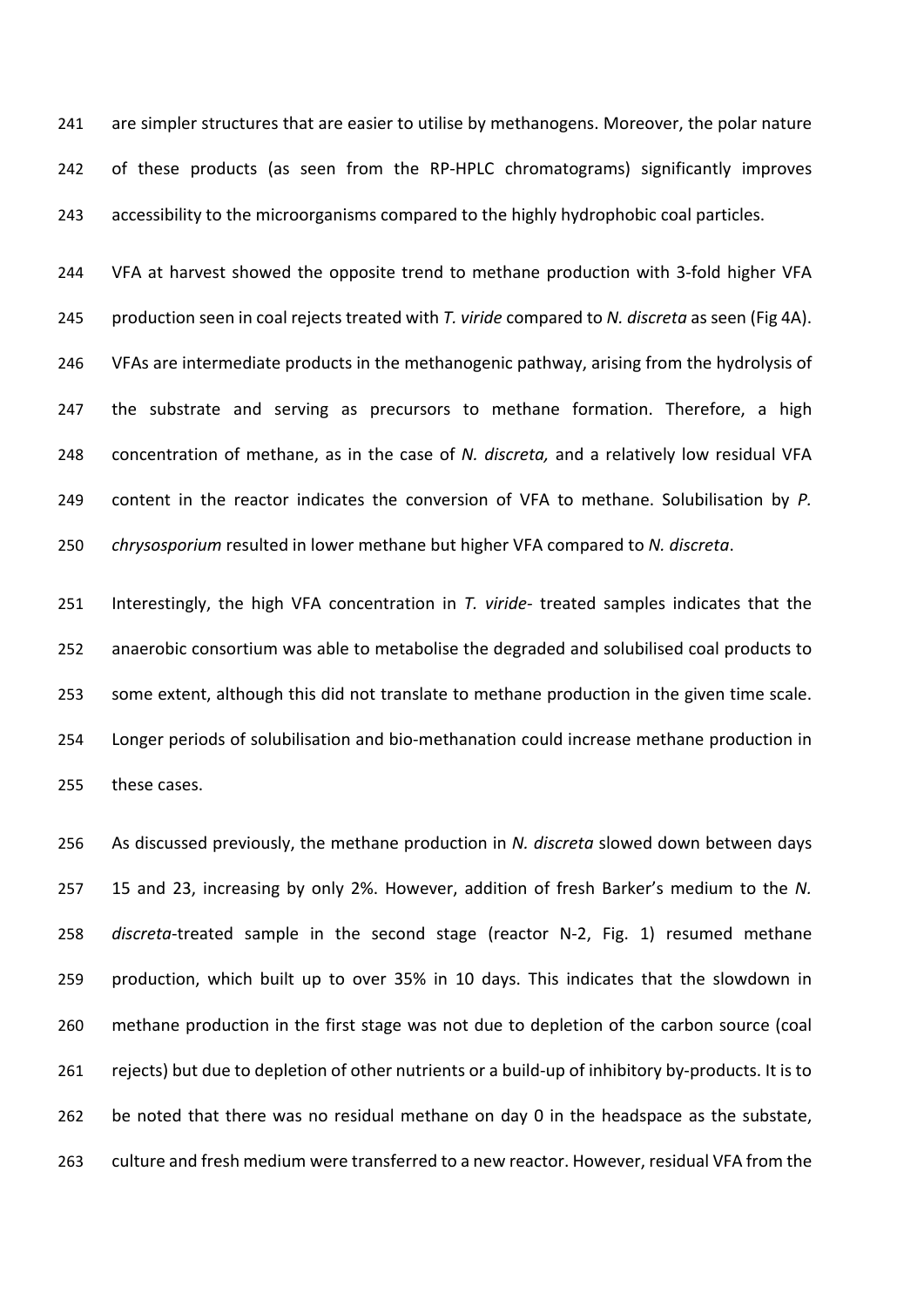previous culture can still be seen in N-2 on day 0 and correlated well with the extent of dilution with fresh medium. In N-2, VFA dropped steadily with time reaching a value below 5 mg/L on day 10 once again confirming the conversion of VFA to methane.

 From reactor N-1 (Fig. 1), 0.82 mmol (20 mL) of methane-enriched gas (>90% methane after CO<sub>2</sub> stripping) was produced per gram of coal rejects in 15 days. This amounts to approximately 0.74 mmol of methane per gram of coal rejects. Direct biogenic methane 270 production from low-rank coal has been reported at much lower levels starting at 14-16 µmol per g of coal in 70 days, to approximately 0.2 mmol per gram in 63 days [23]. Wang et al [39] found that pre-treating lignite with pre-acclimatised aerobic sludge bacteria for 28 days followed by anaerobic digestion resulted in nearly 0.2 mmol of methane per gram of coal which was thrice the amount produced without pre-treatment. Considering the differences in carbon content between lignite and coal rejects, a better comparison would be in terms of methane per gram of carbon. At an average value of 65% total carbon in lignite [40,41], the highest methane production reported so far is 0.3 mmol per gram of carbon [23,39] which is significantly lower than the 3.7 mmol of methane per gram of carbon observed in the present study.

### **4. Conclusion**

 This work demonstrates for the first time, a two-stage process for conversion of coal rejects to methane, involving fungal solubilisation followed by microbial methanation. Fungal solubilisation of coal rejects resulted in highly polar degradation products as analysed by RP- HPLC. Of the fungal species tested, *N. discreta* was found to be the most suitable candidate as it resulted in the highest extent of bio-solubilisation and consequently the highest amount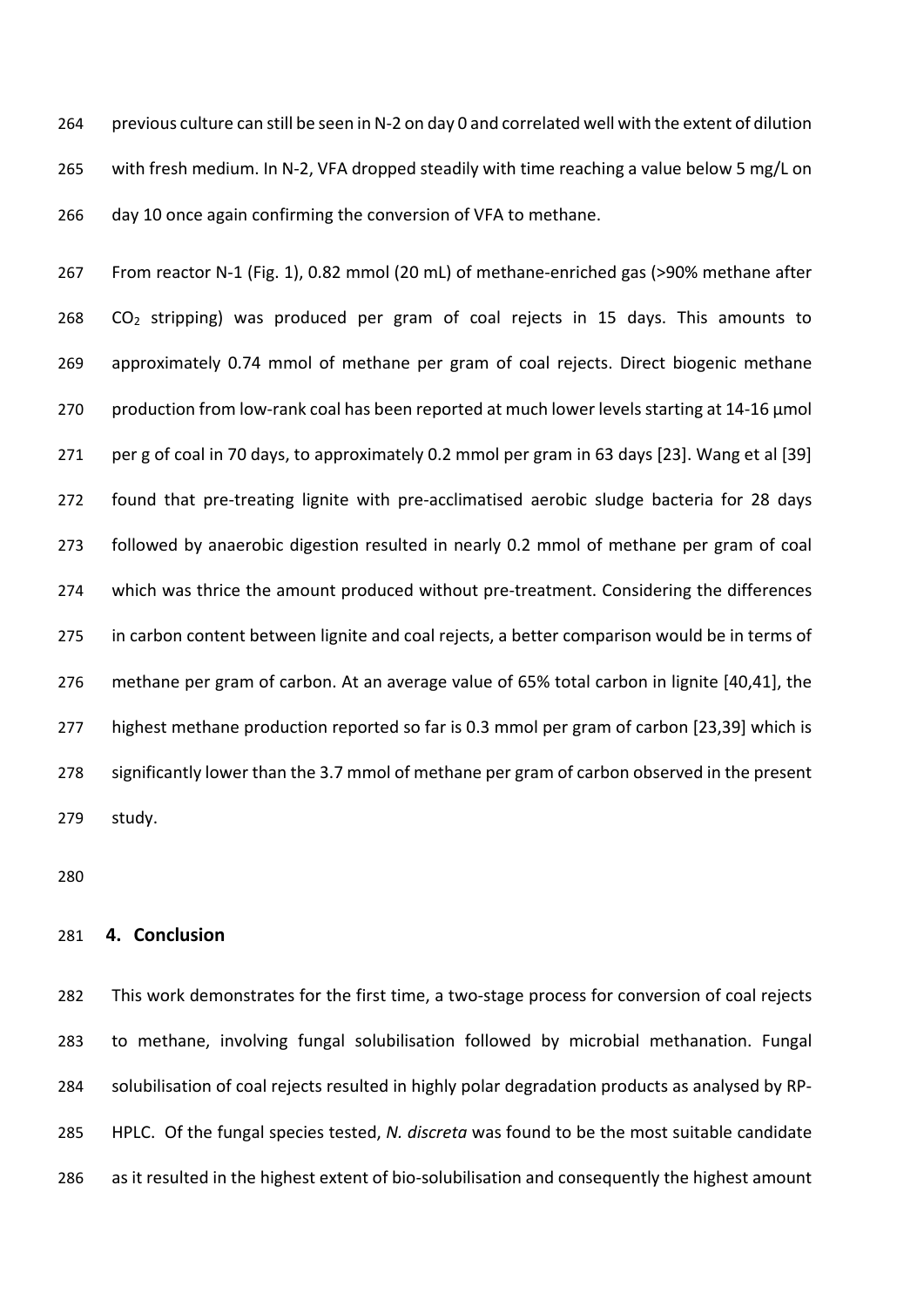of methane production. Up to 60% methane was produced from coal rejects treated with *N. discreta* with a total of 3.7 mmol methane per gram of carbon in 15 days. This is more than ten-fold higher than the methane production reported from low-rank coals such as lignite. This two-stage process offers an environment-friendly solution for the conversion of coal rejects to methane. This process can also be extended to the upgradation of low-rank coals to avoid the use of high temperatures and pressures and generation of harmful by-products and gases. Optimisation of process conditions at the bio-methanation stage can lead to further improvement in methane yields. An analysis of individual VFAs produced can help identify other value-added products from coal rejects.

# **5. Acknowledgements**

The authors would like to thank Ardee-Hitech Pvt Ltd for the coal reject samples, BITS Pilani,

Goa Campus for the inoculum for bio-methanation studies and BITS Pilani, Hyderabad

Campus for providing access to the RP-HPLC in the Central Analytical Lab.

# **6. Declarations**

# **6.1 Funding**

 This work was supported by the Biotechnology Industry Research Assistance Council (BIRAC), Government of India (Grant number: BT/BI PP0750/28/13) and Ardee Hitech Pvt Ltd, Vishakhapatnam, India.

# **6.2 Conflicts of Interest**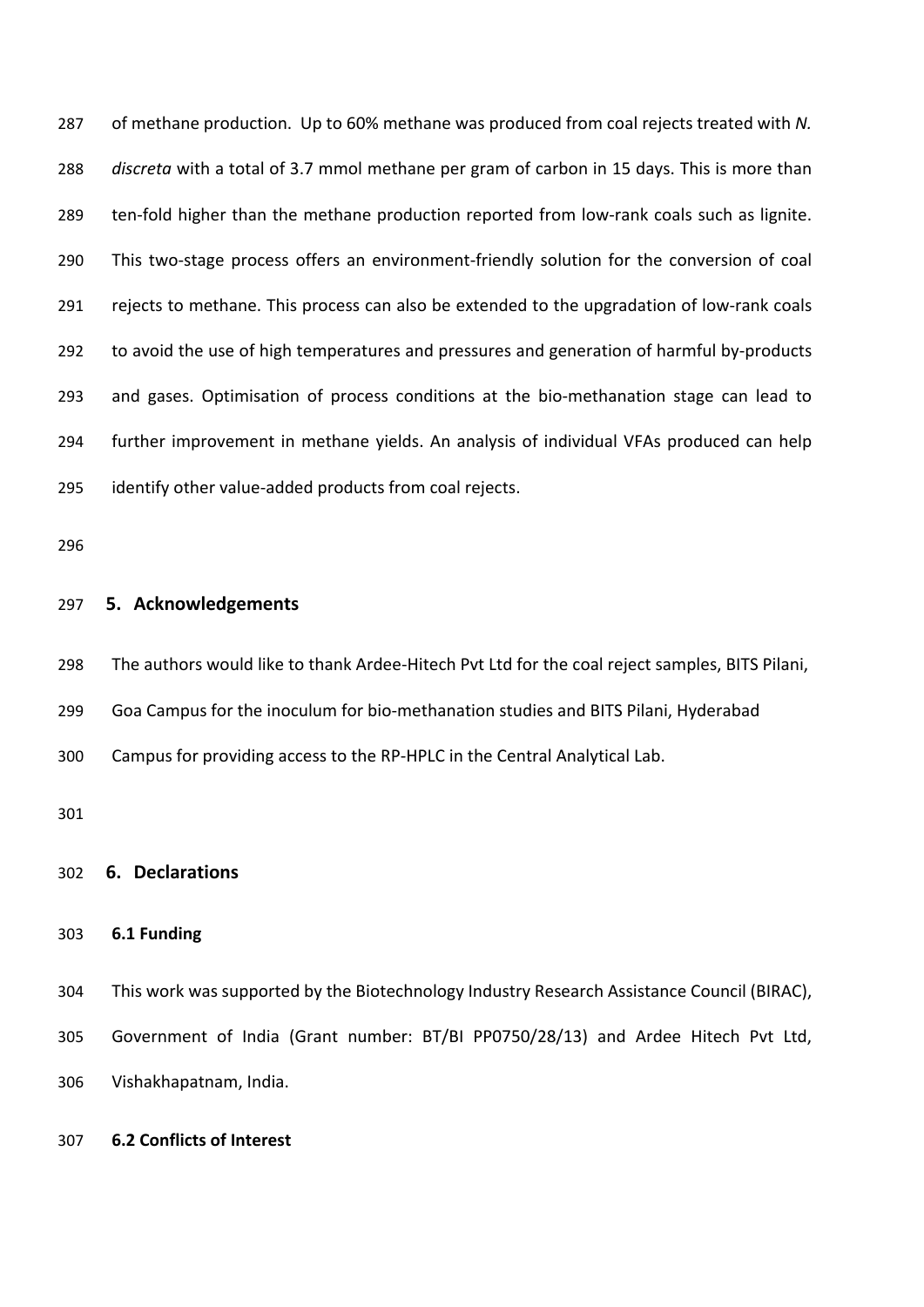The authors have no conflicts of interest to declare.

# **6. 3 Availability of data**

Data used during the present study can be requested from the corresponding author.

# **6.4 Author contributions**

- AA conceived and designed the experiments and wrote the manuscript. AS executed the
- experiments and collected data.

# **6.5 Ethics approval**

- Not applicable
- **6.6 Consent to participate**
- Not applicable

# **6.7 Consent for publication**

Not applicable

# 

# **7. References**

- 1 . IEA. (2020) Coal 2020: Analysis and forecast to 2025 International Energy Agency
- Report.
- 2 . Mills, S. J. (2011) Global perspective on the use of low quality coals, IEA Clean Coal Centre.
- 3 . Duzyol, S. and Sensogut, C. (2018) Investigation of the Thermal Improvement and the
- Kinetic Analysis of the Enriched Coal. J. Combust. 2018, 1–10.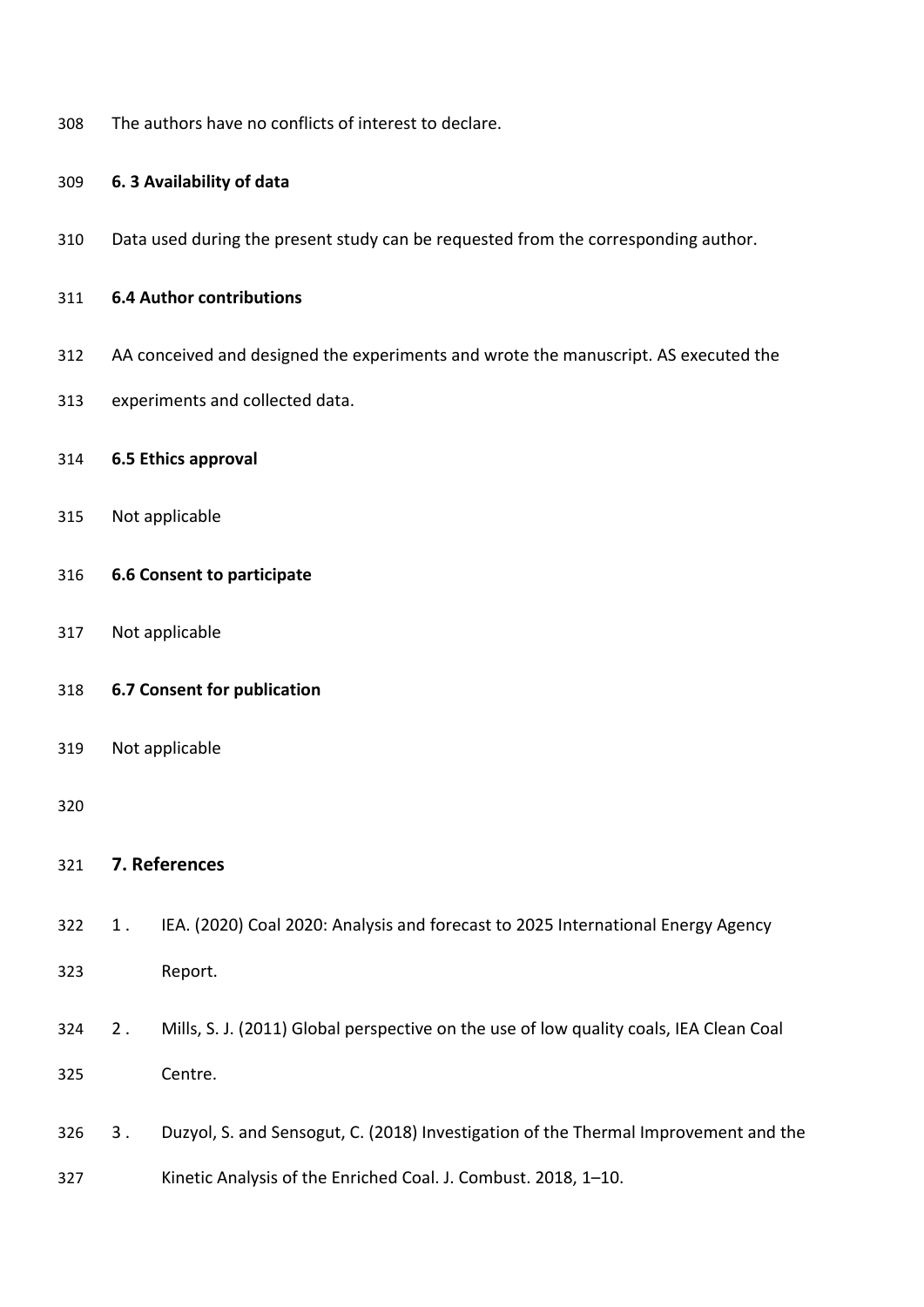| 328 | 4.  | Zhao, Y., Yang, X., Luo, Z., Duan, C. and Song, S. (2014) Progress in developments of   |
|-----|-----|-----------------------------------------------------------------------------------------|
| 329 |     | dry coal beneficiation. Int. J. Coal Sci. Technol. 1, 103-112.                          |
| 330 | 5.  | Umar, D. . and Daulay, B. (2011) Improvement of low rank coal properties by various     |
| 331 |     | upgrading processes. Indones. Min. J. 14, 17-29.                                        |
| 332 | 6.  | Lingam, R. K., Suresh, A., Dash, P. S., Kumar, S. and Ray, T. (2016) Upgrading Coal     |
| 333 |     | Washery Rejects Through Caustic- acid Leaching Upgrading Coal Washery Rejects           |
| 334 |     | Through Caustic-acid Leaching. Miner. Process. Extr. Metall. Rev., Taylor & Francis 37, |
| 335 |     | $69 - 72.$                                                                              |
| 336 | 7.  | Gillenwater, L. E. and Gillenwater, B. L. E. (1951) Coal washery wastes in West         |
| 337 |     | Virginia. Sewage Ind. Waste. 23, 869-874.                                               |
| 338 | 8.  | Chugh, Y. P. and Behum, P. T. (2014) Coal waste management practices in the USA :       |
| 339 |     | an overview. Int. J. Coal Sci. Technol. 1, 163-176.                                     |
| 340 | 9.  | Behum, P. T., Chugh, Y. P. and Lefticariu, L. (2018) Management of coal processing      |
| 341 |     | wastes: studies on an alternate technology for control of sulfate and chloride          |
| 342 |     | discharge. Int. J. Coal Sci. Technol., China Coal Society 5, 54-63.                     |
| 343 | 10. | MoEF. (2010) Environmental Impact Assessment Guidance Manual for Coal                   |
| 344 |     | Washeries, Ministry of Environment and Forests, Govt of India.                          |
| 345 | 11. | Yu, Y., Li, Z., Zhang, N. and Qu, J. (2020) Deep recovery study for coking coal washery |
| 346 |     | rejects using a comprehensive process. Energy Sources, Part A Recover. Util. Environ.   |
| 347 |     | Eff., Taylor & Francis 1-13.                                                            |
| 348 | 12. | Opara, a., Adams, D. J., Free, M. L., McLennan, J. and Hamilton, J. (2012) Microbial    |
| 349 |     | production of methane and carbon dioxide from lignite, bituminous coal, and coal        |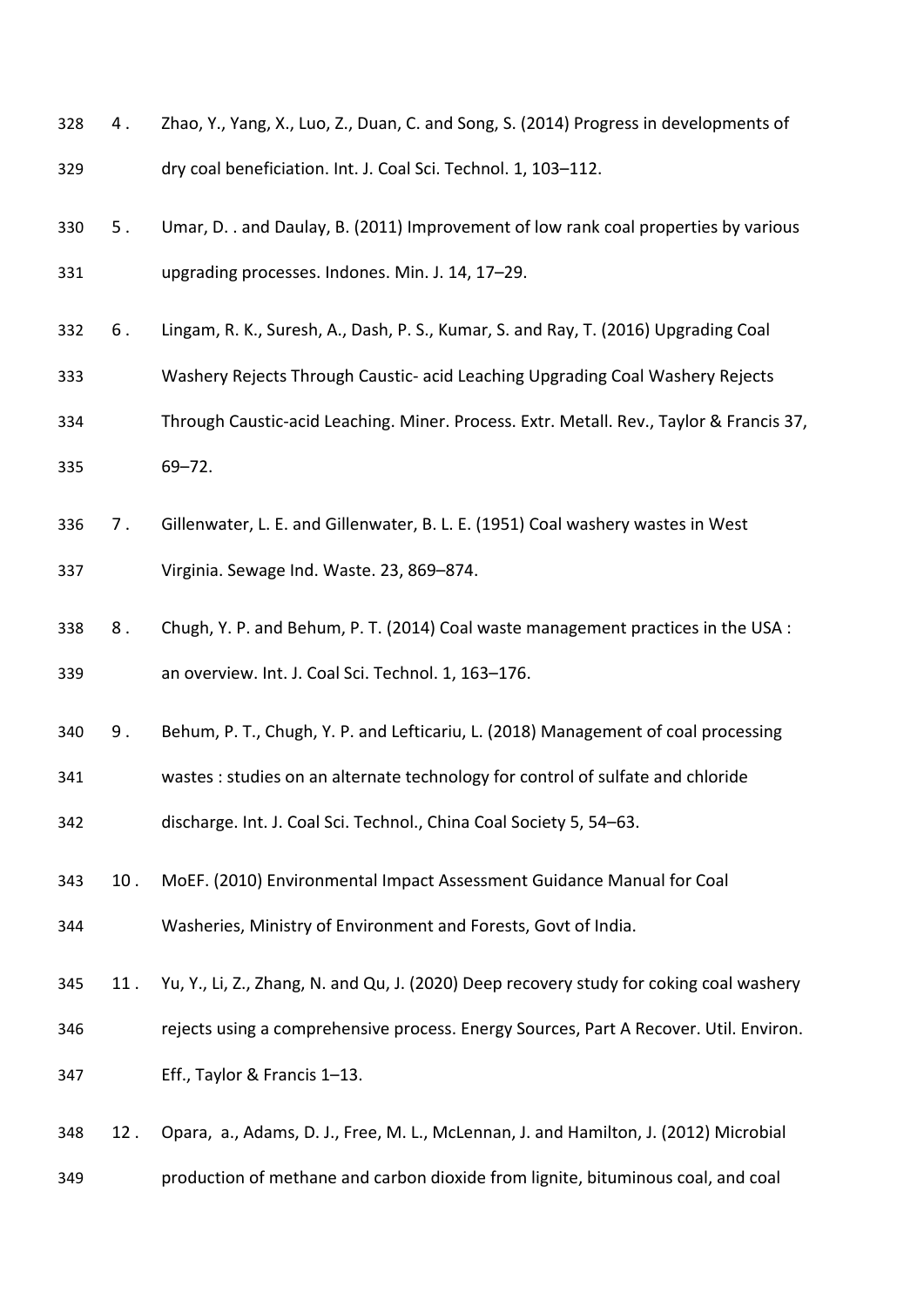- waste materials. Int. J. Coal Geol. 96–97, 1–8.
- 13 . Sekhohola, L. M., Igbinigie, E. E. and Cowan, A. K. (2013) Biological degradation and solubilisation of coal. Biodegradation 24, 305–18.
- 14 . Manoj, B. (2013) Bio-demineralization of Indian Bituminous Coal by Aspergillus niger and characterization of the products 8, 49–54.
- 15 . Silva-Stenico, M. E., Vengadajellum, C. J., Janjua, H. A., Harrison, S. T. L., Burton, S. G.
- and Cowan, D. A. (2007) Degradation of low rank coal by Trichoderma atroviride
- ES11. J. Ind. Microbiol. Biotechnol. 34, 625–31.
- 16 . Denizli, A., Sakintuna, B., Taralp, A. and Yu, Y. (2003) Bio-Liquefaction / Solubilization of Low-Rank Turkish Lignites and Characterization of the Products. Energy and Fuels 17, 1068–1074.
- 17 . Kang, H., Liu, X., Zhang, Y. and Zhao, S. (2021) Environmental Effects Bacteria
- solubilization of shenmu lignite : influence of surfactants and characterization of the biosolubilization products. Energy Sources, Part A Recover. Util. Environ. Eff., Taylor & Francis 43, 1162–1180.
- 18 . R. C. Tripathi, V. K. Jain, P. S. M. T., Tripathi, R., Jain, V. and Tripathi, P. (2009) Fungal Biosolubilization of Neyveli Lignite into Humic Acid. Energy Sources, Part A Recover. Util. Environ. Eff. 32, 72–82.
- 19 . Kwiatos, N., Krzepkowska, M. J., Strzelecki, B. and Bielecki, S. (2018) Improvement of efficiency of brown coal biosolubilization by novel recombinant Fusarium oxysporum laccase. AMB Express, Springer Berlin Heidelberg 8, 1–9.
- 20 . Crawford, D. L. and Nielsen, E. P. (1995) Biotransformation of coal substructure model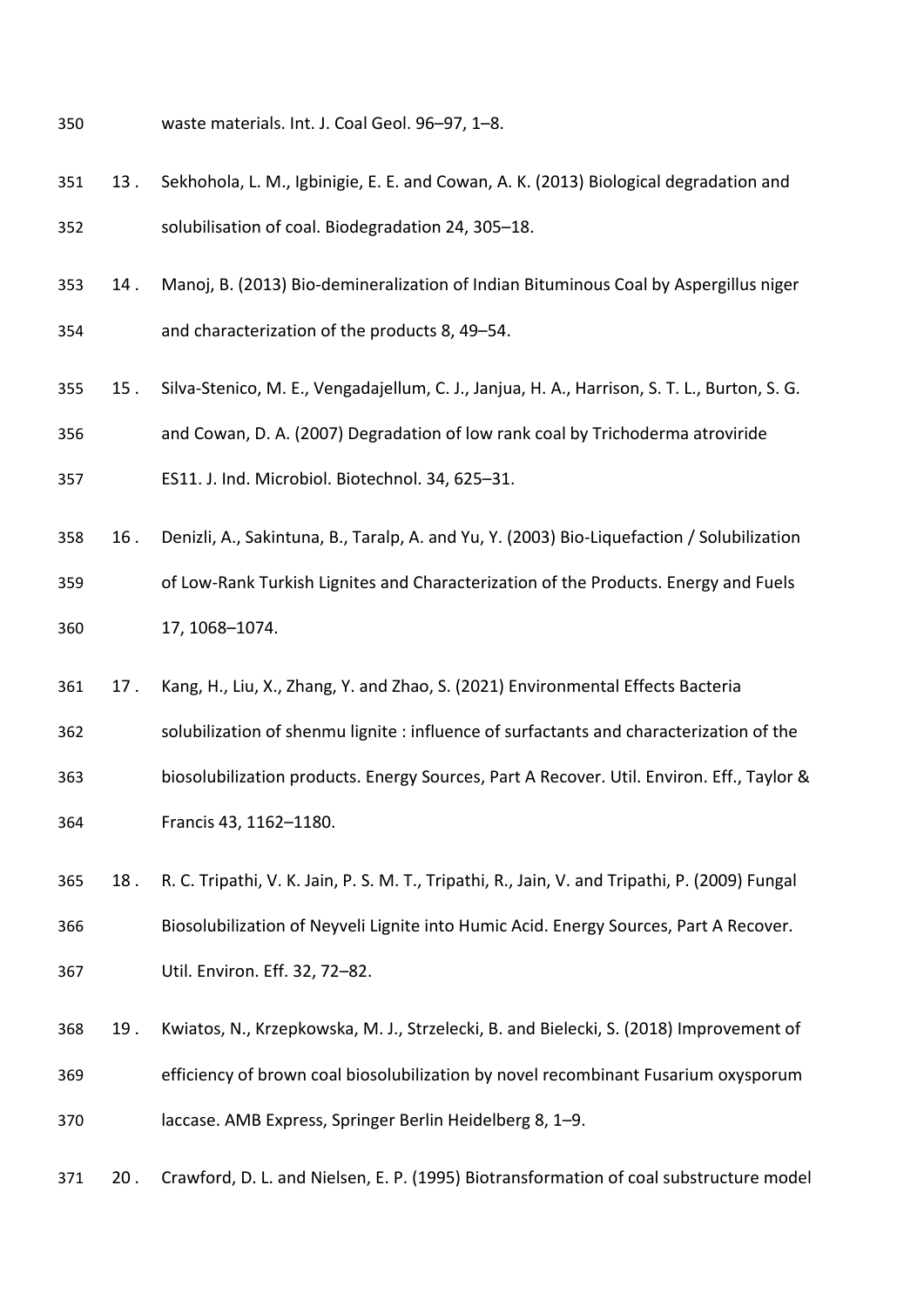- compounds by microbial enzymes. Appl. Biochem. Biotechnol. 54.
- 21 . Strapoc, D., Mastalerz, M., Dawson, K., Macalady, J., Callaghan, A. V, Wawrik, B.,
- Turich, C. and Ashby, M. (2011) Biogeochemistry of Microbial Coal-Bed Methane.
- Annu. Rev. Earth Planet. Sci. 39, 617–56.
- 22 . Su, X., Zhao, W. and Xia, D. (2018) The diversity of hydrogen ‑ producing bacteria and methanogens within an in situ coal seam. Biotechnol. Biofuels, BioMed Central 11, 1– 18.
- 23 . Gupta, P. and Gupta, A. (2014) Biogas production from coal via anaerobic
- fermentation. Fuel, Elsevier Ltd 118, 238–242.
- 24 . Gupta, A. and Birendra, K. (2000) Biogasification of coal using different sources of micro-organisms. Fuel 79, 103–105.
- 25 . Pamidipati, S. and Ahmed, A. (2017) Degradation of Lignin in Agricultural Residues by locally Isolated Fungus Neurospora discreta. Appl. Biochem. Biotechnol. 181, 1561– 1572.
- 26 . Pamidipati, S. and Ahmed, A. (2020) A first report on competitive inhibition of laccase

enzyme by lignin degradation intermediates. Folia Microbiol. (Praha)., Folia

- Microbiologica 65, 431–437.
- 27 . Vogel, H. J. (1964) Distribution of Lysine Pathways Among Fungi: Evolutionary Implications. Am. Nat. XCVIII, 435–446.
- 28 . Lowry, O, H., Rosebrough, N, J., Randall, R. J. and Lewis, A. (1951) Protein
- measurement with the folin phenol reagent. J. Biol. Chem. 193, 265–275.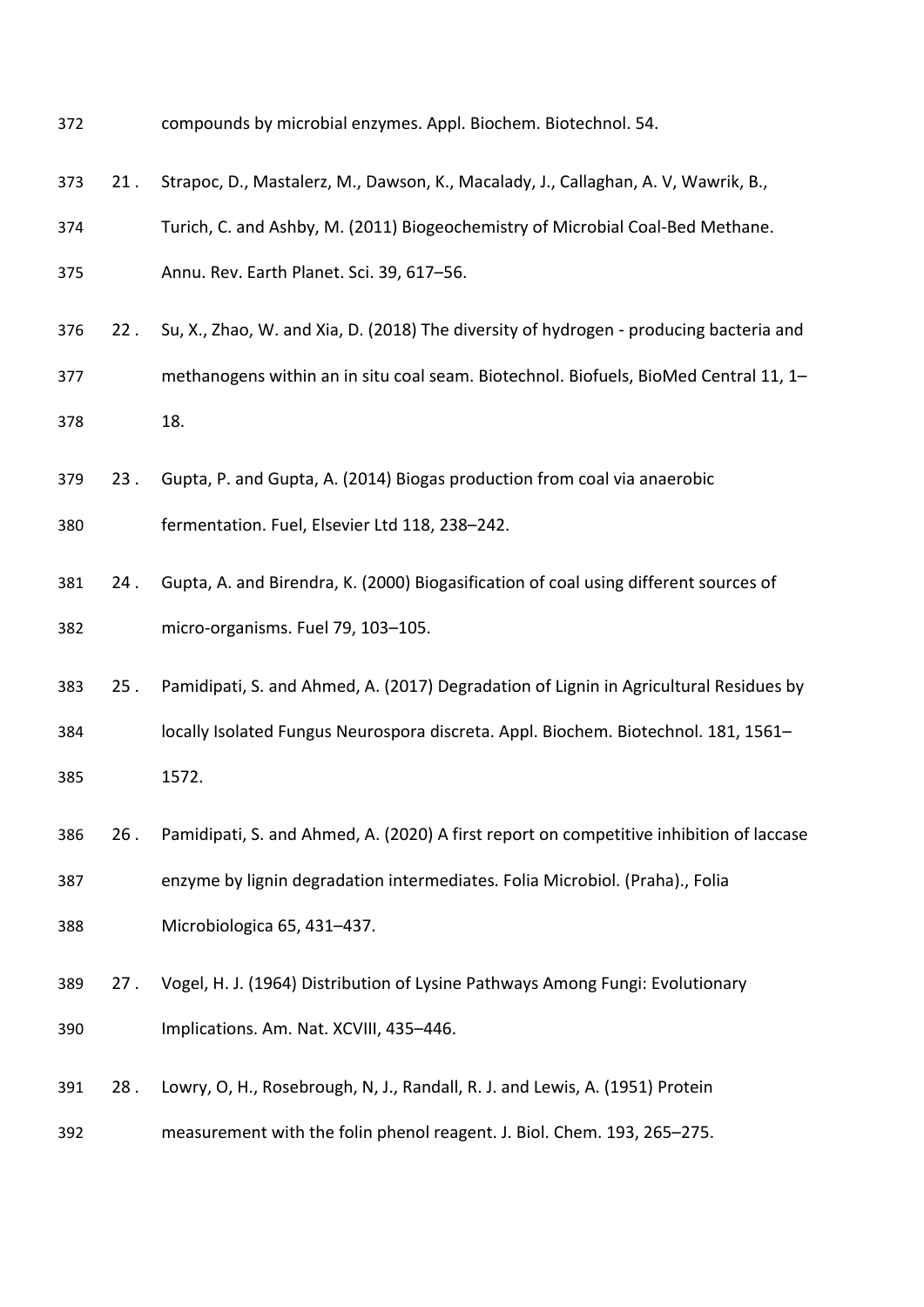| 393 | 29. | Baresi, L., Mah, R. A., Ward, D. M. and Kaplan, I. R. (1978) Methanogenesis from         |
|-----|-----|------------------------------------------------------------------------------------------|
| 394 |     | Acetate: Enrichment Studies. App 36, 186-197.                                            |
| 395 | 30. | Atlas, R. M. (2010) Handbook of Microbiological Media. Handb. Microbiol. Media.          |
| 396 | 31. | Buchauer, K. (1998) A comparison of two simple titration procedures to determine         |
| 397 |     | volatile fatty acids in influents to waste-water and sludge treatment processes. WAter   |
| 398 |     | SA 24, 49-56.                                                                            |
| 399 | 32. | Drosg, B. (2013) Process monitoring in biogas plants, IEA Bioenergy.                     |
| 400 | 33. | Toshiaki Kabe, Atsushi Ishihara, Eika Weihua Qian, I Putu Sutrisna, Y. K. (2004)         |
| 401 |     | Microbial Depolymerization of Coal. In Studies in Surface Science and Catalysis, pp      |
| 402 |     | 303-314, Elsevier.                                                                       |
| 403 | 34. | Srinivasan, C., Souza, T. M. D. and Boominathan, K. (1995) Demonstration of Laccase      |
| 404 |     | in the White Rot Basidiomycete Phanerochaete chrysosporium BKM-F1767. Appl.              |
| 405 |     | Environ. Microbiol. 61, 4274-4277.                                                       |
| 406 | 35. | Smoleňová, E., Pokorný, R., Kaliňák, M., Liptaj, T., Šimkovič, M. and Varečka, Ľ. (2020) |
| 407 |     | Degradation of low-rank coal excavated from coal-mine Záhorie by filamentous fungi       |
| 408 |     | $13, 14 - 22.$                                                                           |
| 409 | 36. | Approach, A. B. (2013) Structural and Phylogenetic Analysis of Laccases from             |
| 410 |     | Trichoderma: A Bioinformatic Approach 8.                                                 |
| 411 | 37. | Strzelecki, B. and Kwiatos, N. Effect of coal pretreatment on brown coal                 |
| 412 |     | biosolubilisation by Fusarium oxysporum 1101.                                            |
| 413 | 38. | Webb, H. K., Arnott, J., Crawford, R. J. and Ivanova, E. P. (2013) Plastic Degradation   |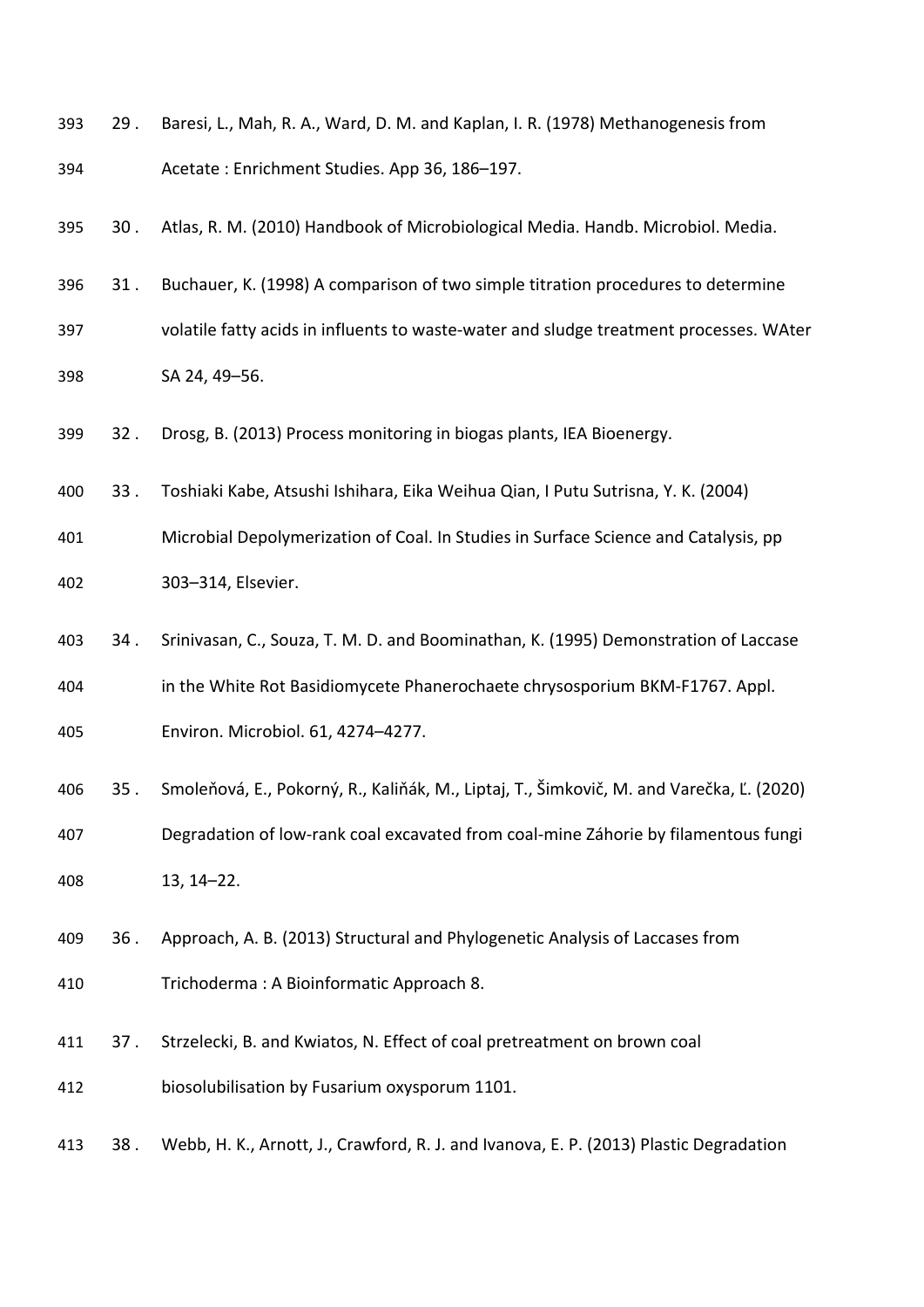| 414 |        | and Its Environmental Implications with Special Reference to Poly(ethylene                    |
|-----|--------|-----------------------------------------------------------------------------------------------|
| 415 |        | terephthalate). Polymers (Basel). 1-18.                                                       |
| 416 | 39.    | Wang, B., Tai, C., Wu, L., Chen, L., Liu, J., Hu, B. and Song, D. (2017) Methane              |
| 417 |        | production from lignite through the combined effects of exogenous aerobic and                 |
| 418 |        | anaerobic micro fl ora. Int. J. Coal Geol. 173, 84-93.                                        |
| 419 | 40.    | Kuznetsov, P. N., Kolesnikova, S. M. and Kuznetsova, L. I. (2013) Steam Gasification of       |
| 420 |        | Different Brown Coals Catalysed by the Naturally Occurring Calcium Species. Int. J.           |
| 421 |        | Clean Coal Energy 1-11.                                                                       |
| 422 | 41.    | Miao, Z., Pei, Z., Gao, M., Wan, K. and He, Q. (2019) Exploring a new way to generate         |
| 423 |        | mesopores in lignite by employing steam. Energy Sources, Part A Recover. Util.                |
| 424 |        | Environ. Eff., Taylor & Francis 0, 1-11.                                                      |
| 425 |        |                                                                                               |
| 426 |        | <b>Figure Captions</b>                                                                        |
| 427 | Fig. 1 |                                                                                               |
| 428 |        | Schematic of fungal solubilisation and bio-methanation studies. N', P', T' represent fungal   |
| 429 |        | solubilisation by N. discreta, P. chrysosporium, T. viride respectively and C' represents the |

control. N, P, T, C represent bio-methanation of the coal rejects treated with *N. discreta, P.* 

*chrysosporium* and *T. viride* respectively and C represents untreated coal rejects. N-1 was set

- 432 up to measure the volumetric methane production and N-2 was sub-cultured from N by
- adding fresh Barker's medium

**Fig. 2**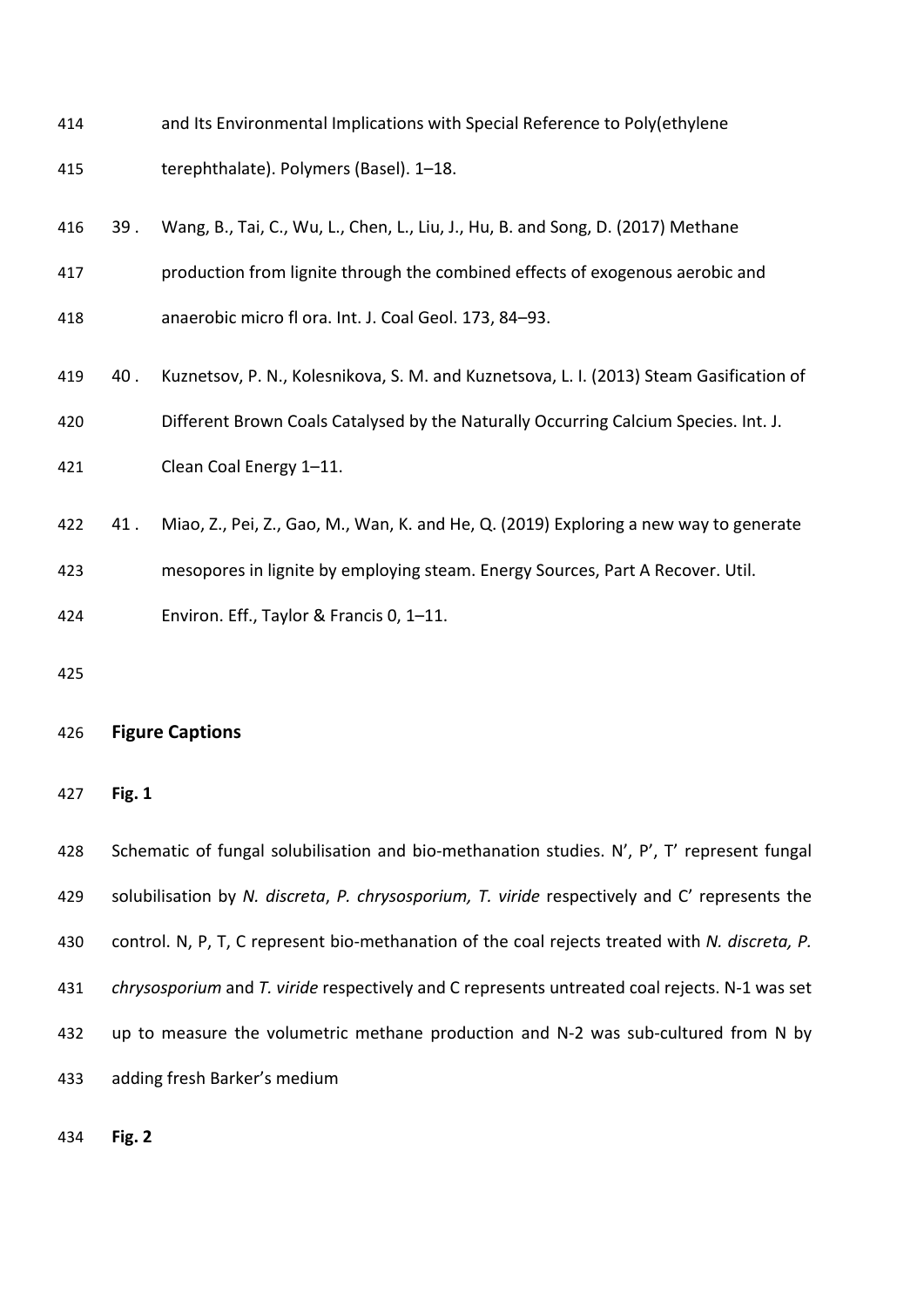Mass of coal rejects before and after bio-solubilisation and protein content are depicted by bars and laccase activity is represented by the filled circles

**Fig. 3** 

 RP-HPLC chromatograms of liquid samples post fungal treatment of coal rejects. (a) *N. discreta* day 7 (b) *P. chrysosporium* day 7 (c) *T. viride* day 7 (d) *N. discreta* day 14 (e) *P. chrysosporium* day 14 (f) *T. viride* day 14 (g) Alkali lignin standard (h) Coal control (i) Media blank

**Fig. 4** 

| 443 | Total area under the curve (AUC) calculated from RP-HPLC chromatograms of liquid samples     |
|-----|----------------------------------------------------------------------------------------------|
| 444 | after treatment with N. discreta, P. chrysosporium and T. viride. The control contains un-   |
| 445 | inoculated coal rejects in media                                                             |
| 446 | Fig. 5                                                                                       |
| 447 | a Methane and VFA production from coal rejects treated with different fungi as a function of |
| 448 | time                                                                                         |
|     |                                                                                              |

**b** Methane and VFA production after addition of fresh Barker's medium (reactor N-2)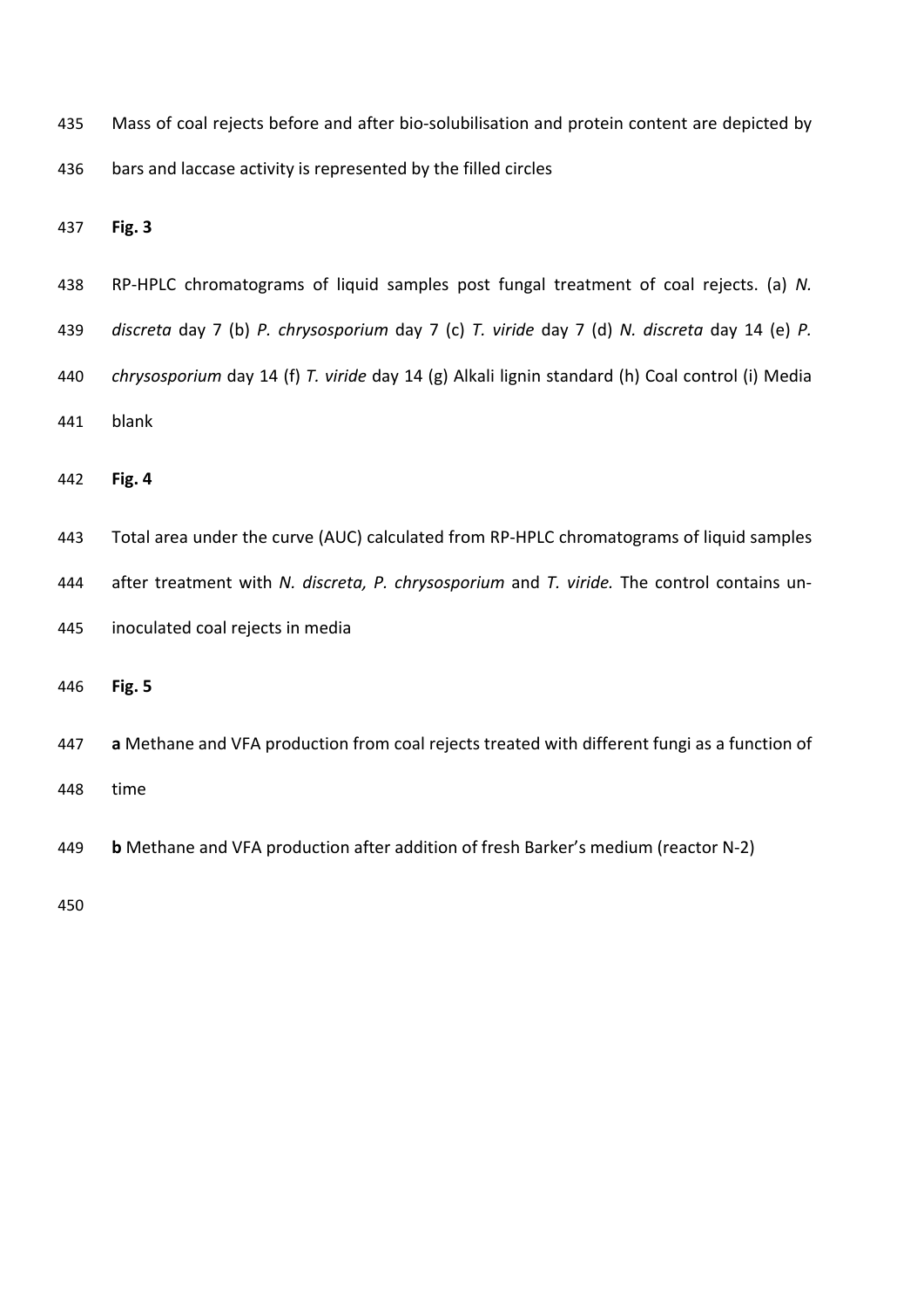

- 
- 
- 
- **Fig. 1**
- 



- 
- 
- 
- 
- 
- 
- 
- 
- 
- 
-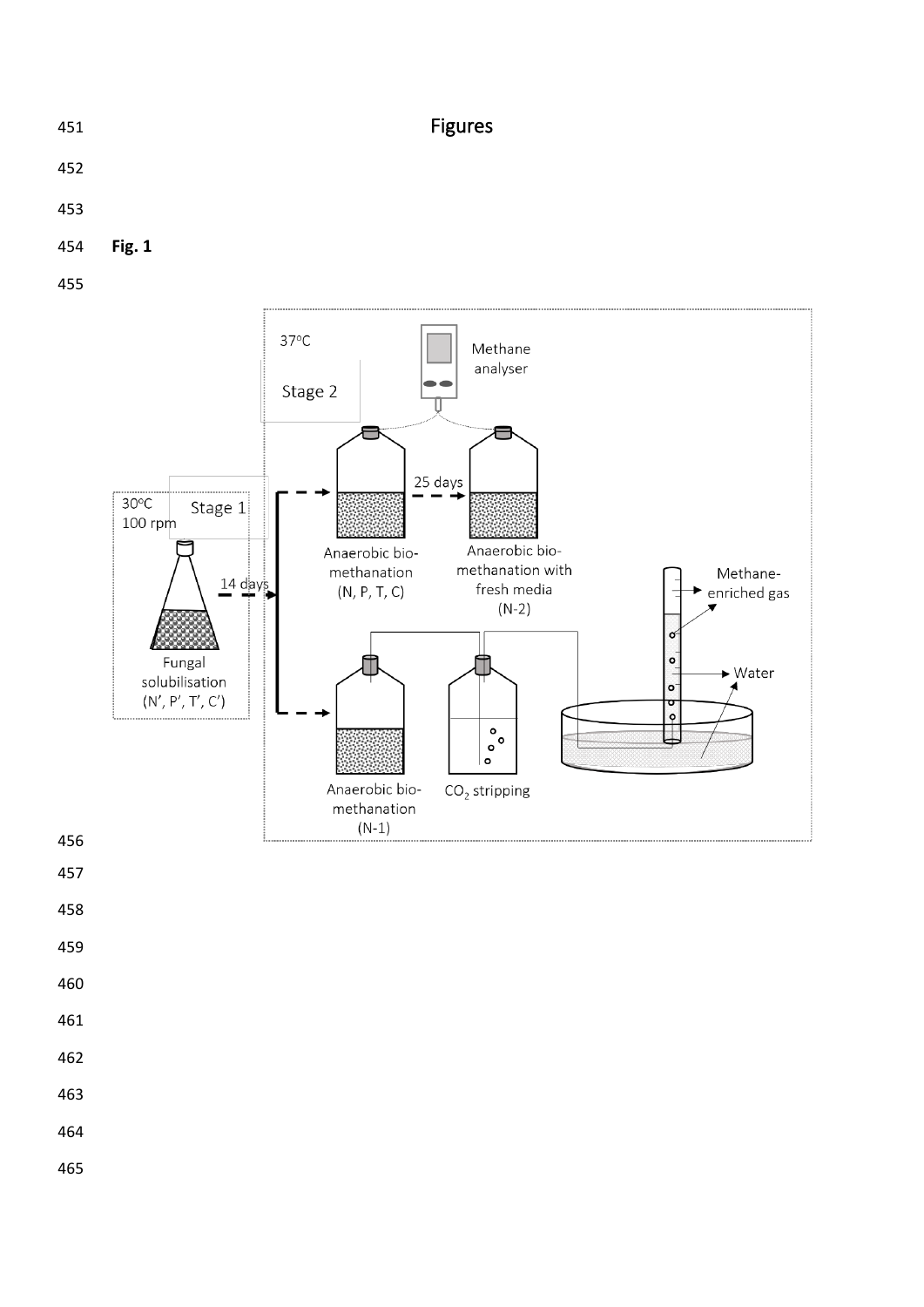**Fig. 2**

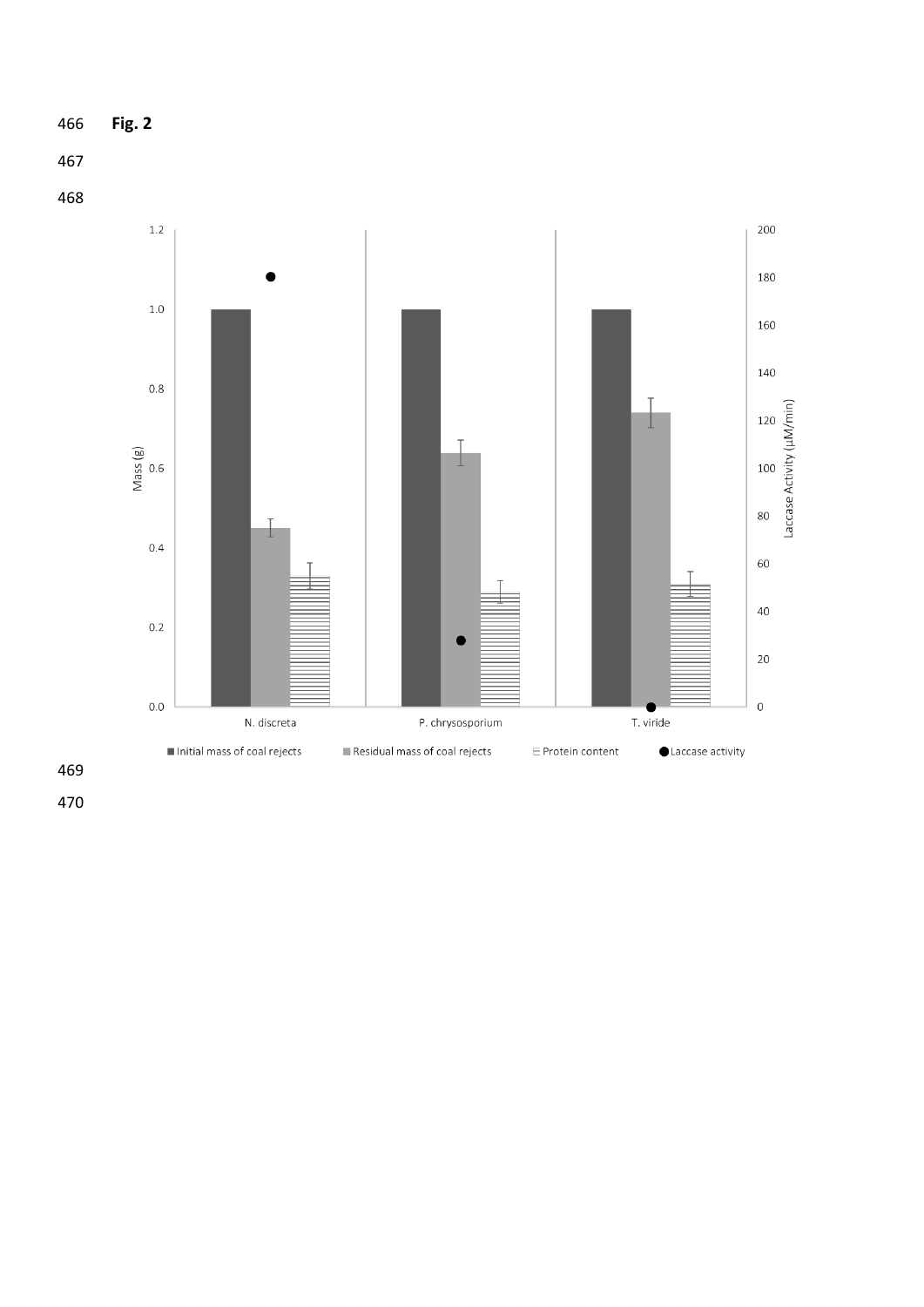



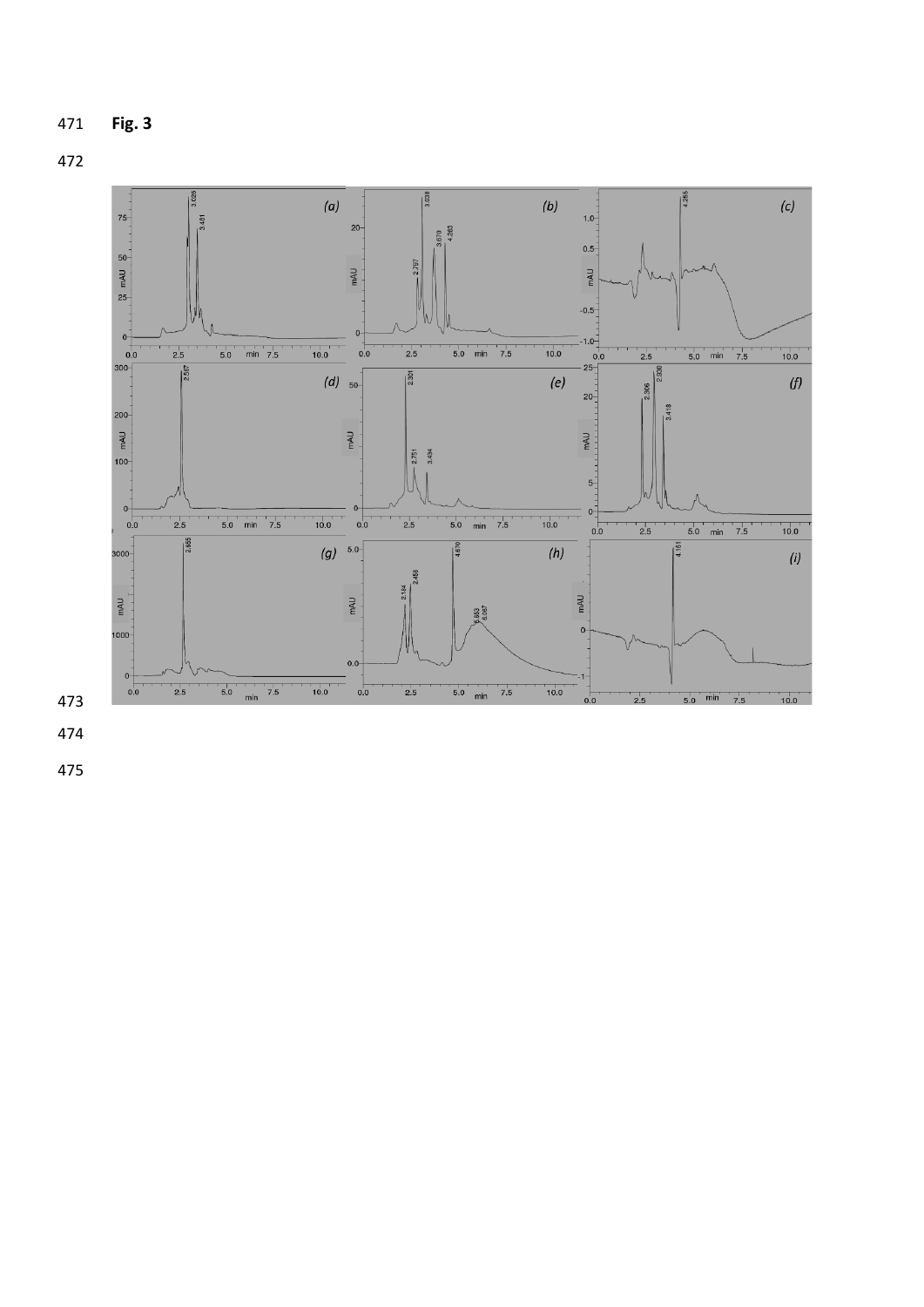